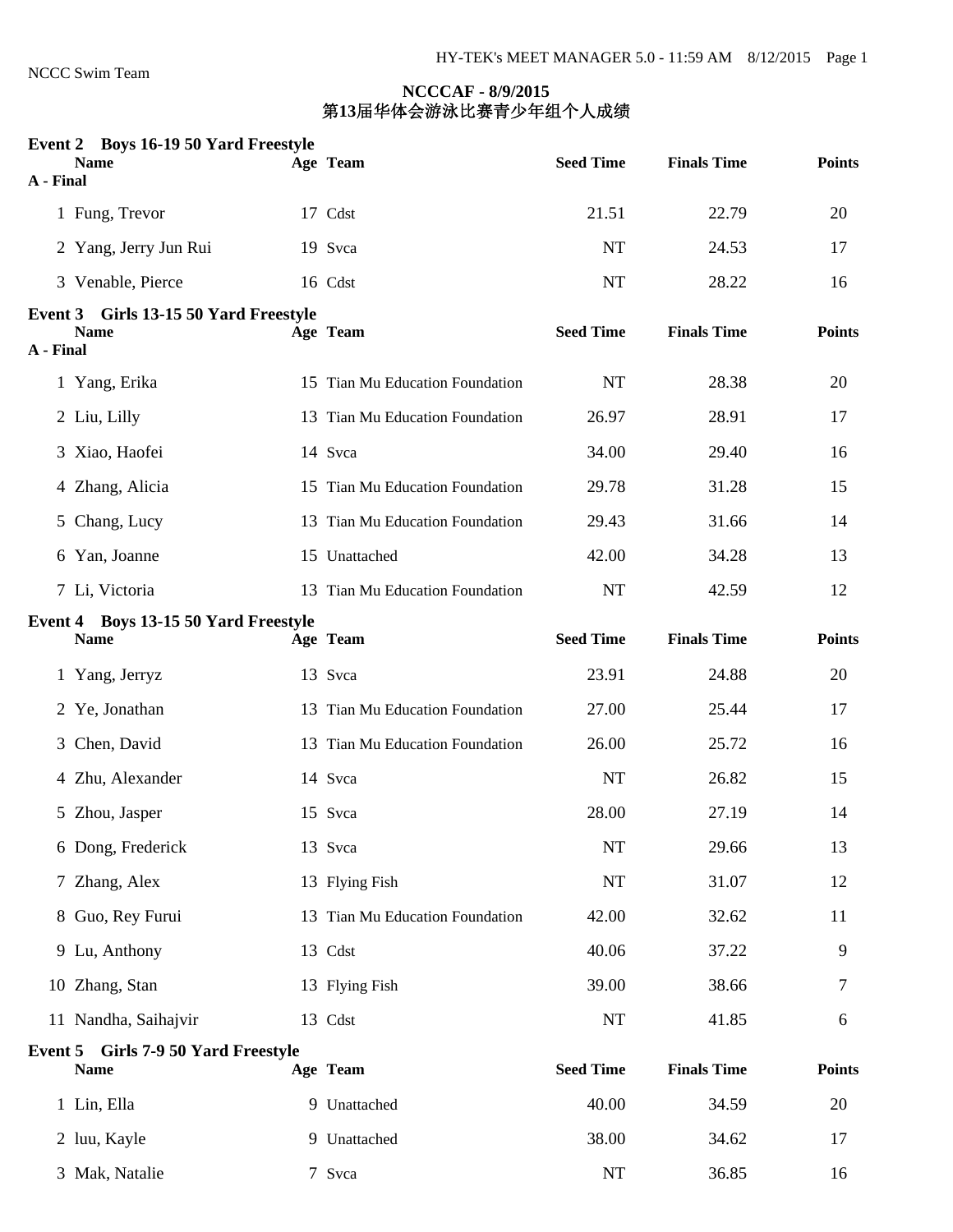|                                                          | <b>NCCCAF - 8/9/2015</b><br>第13届华体会游泳比赛青少年组个人成绩 |                  |                    |                |
|----------------------------------------------------------|-------------------------------------------------|------------------|--------------------|----------------|
| 4 Yuan, Amelia                                           | 7 Svca                                          | 41.74            | 37.66              | 15             |
| 5 Chu, Annika                                            | 7 Svca                                          | 39.28            | 38.15              | 14             |
| 6 Chang, Jocelyn                                         | 7 Svca                                          | 44.65            | 41.44              | 13             |
| 7 Cheung, Madeline                                       | 8 Svca                                          | 44.67            | 41.50              | 12             |
| 8 Chang, Kylie                                           | 9 Tian Mu Education Foundation                  | 42.64            | 42.18              | 11             |
| 9 Hu, Ashley                                             | 8 Svca                                          | 48.34            | 43.47              | 9              |
| 10 Lan, Aglaia                                           | 8 Flying Fish                                   | <b>NT</b>        | 43.67              | 7              |
| 11 Zhang, Anna                                           | 8 Flying Fish                                   | <b>NT</b>        | 44.72              | 6              |
| 12 Li, Katherine                                         | 9 Unattached                                    | 47.00            | 45.15              | 5              |
| 13 Huang, Judy                                           | 9 Ubc                                           | <b>NT</b>        | 46.28              | 4              |
| 14 Lin, Crystal                                          | 7 Tian Mu Education Foundation                  | 52.31            | 48.34              | 3              |
| 15 Zhu, Kristy                                           | 8 Svca                                          | 42.00            | 48.54              | $\overline{2}$ |
| 16 Mao, Julia                                            | 8 Tian Mu Education Foundation                  | NT               | 49.09              | 1              |
| 17 Li, Sherry                                            | 8 Flying Fish                                   | 1:02.25          | 50.29              |                |
| 18 Lopez, Janicka                                        | 8 Unattached                                    | 1:03.00          | 50.44              |                |
| 19 Mohankomar, Adtit                                     | 7 Cdst                                          | <b>NT</b>        | 57.35              |                |
| 20 Haik, Sierra                                          | 7 Flying Fish                                   | 1:01.00          | 59.32              |                |
| (Event 5 Girls 7-9 50 Yard Freestyle)<br><b>Name</b>     | Age Team                                        | <b>Seed Time</b> | <b>Finals Time</b> | <b>Points</b>  |
| 21 Dmvpar, Kavya                                         | 9 Cdst                                          | NT               | 1:05.25            |                |
| 22 Jackson, Avery                                        | 7 Unattached                                    | NT               | 1:05.35            |                |
| 23 Aguilar, Amiya                                        | 9 Flying Fish                                   | 1:52.00          | 1:11.72            |                |
| 24 Chao, Katelyn                                         | 8 Flying Fish                                   | <b>NT</b>        | 1:17.78            |                |
| 25 Xu, Zoe                                               | 7 Tian Mu Education Foundation                  | NT               | 1:24.44            |                |
| <b>Event 6 Boys 7-9 50 Yard Freestyle</b><br><b>Name</b> | Age Team                                        | <b>Seed Time</b> | <b>Finals Time</b> | <b>Points</b>  |
| 1 Zhou, Nolan                                            | 8 Tian Mu Education Foundation                  | 36.01            | 32.16              | 20             |
| 2 Dong, Ryan                                             | 9 Svca                                          | <b>NT</b>        | 35.12              | 17             |
| 3 Wolfgang, Edholm                                       | 9 Flying Fish                                   | 33.00            | 36.12              | 16             |
| 4 Ji, Eric                                               | 9 Cdst                                          | 40.00            | 37.25              | 15             |
| 5 Chen, Daniel                                           | 9 Tian Mu Education Foundation                  | 41.18            | 37.40              | 14             |
| 6 Lin, Marvin                                            | 9 Svca                                          | 45.60            | 40.94              | 13             |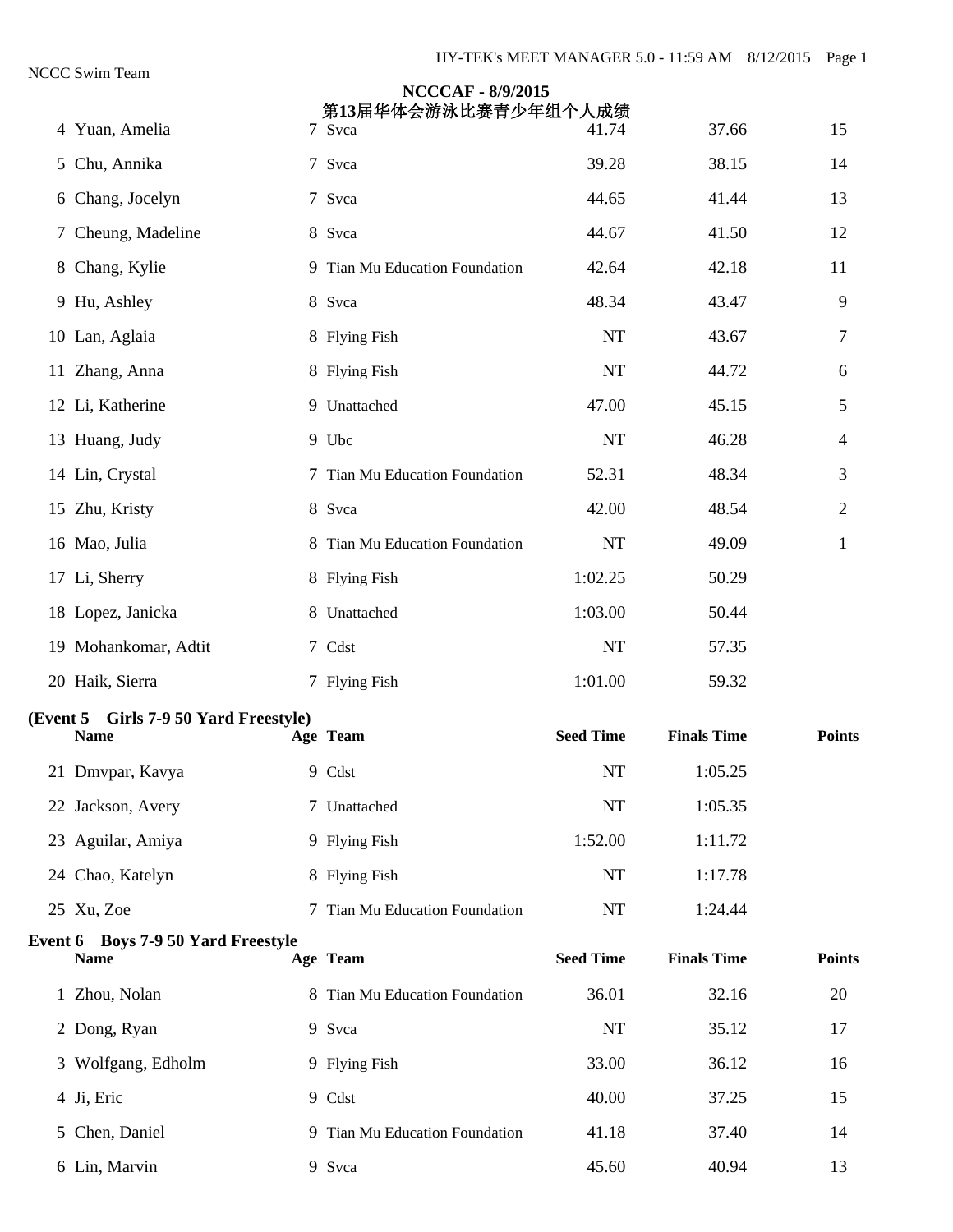|                  |                                                                                                                                                                                                                                                                                                                                                                                                                                                                                                  | <b>NCCCAF - 8/9/2015</b> |                                                                                                                                                                                                                                                                                                                                                                                                                                                                                                                                                                                                                                                                                              |                                                                                              |                         |
|------------------|--------------------------------------------------------------------------------------------------------------------------------------------------------------------------------------------------------------------------------------------------------------------------------------------------------------------------------------------------------------------------------------------------------------------------------------------------------------------------------------------------|--------------------------|----------------------------------------------------------------------------------------------------------------------------------------------------------------------------------------------------------------------------------------------------------------------------------------------------------------------------------------------------------------------------------------------------------------------------------------------------------------------------------------------------------------------------------------------------------------------------------------------------------------------------------------------------------------------------------------------|----------------------------------------------------------------------------------------------|-------------------------|
|                  |                                                                                                                                                                                                                                                                                                                                                                                                                                                                                                  |                          |                                                                                                                                                                                                                                                                                                                                                                                                                                                                                                                                                                                                                                                                                              |                                                                                              | 12                      |
|                  |                                                                                                                                                                                                                                                                                                                                                                                                                                                                                                  |                          |                                                                                                                                                                                                                                                                                                                                                                                                                                                                                                                                                                                                                                                                                              |                                                                                              | 11                      |
|                  |                                                                                                                                                                                                                                                                                                                                                                                                                                                                                                  |                          |                                                                                                                                                                                                                                                                                                                                                                                                                                                                                                                                                                                                                                                                                              |                                                                                              | 9                       |
|                  |                                                                                                                                                                                                                                                                                                                                                                                                                                                                                                  |                          | <b>NT</b>                                                                                                                                                                                                                                                                                                                                                                                                                                                                                                                                                                                                                                                                                    | 46.37                                                                                        | 7                       |
|                  |                                                                                                                                                                                                                                                                                                                                                                                                                                                                                                  |                          | <b>NT</b>                                                                                                                                                                                                                                                                                                                                                                                                                                                                                                                                                                                                                                                                                    | 46.63                                                                                        | 6                       |
|                  |                                                                                                                                                                                                                                                                                                                                                                                                                                                                                                  |                          | <b>NT</b>                                                                                                                                                                                                                                                                                                                                                                                                                                                                                                                                                                                                                                                                                    | 47.78                                                                                        | 5                       |
|                  |                                                                                                                                                                                                                                                                                                                                                                                                                                                                                                  |                          | 51.87                                                                                                                                                                                                                                                                                                                                                                                                                                                                                                                                                                                                                                                                                        | 47.81                                                                                        | 4                       |
|                  |                                                                                                                                                                                                                                                                                                                                                                                                                                                                                                  |                          | <b>NT</b>                                                                                                                                                                                                                                                                                                                                                                                                                                                                                                                                                                                                                                                                                    | 50.41                                                                                        | 3                       |
|                  |                                                                                                                                                                                                                                                                                                                                                                                                                                                                                                  |                          | <b>NT</b>                                                                                                                                                                                                                                                                                                                                                                                                                                                                                                                                                                                                                                                                                    | 53.30                                                                                        | 2                       |
|                  |                                                                                                                                                                                                                                                                                                                                                                                                                                                                                                  |                          | 57.00                                                                                                                                                                                                                                                                                                                                                                                                                                                                                                                                                                                                                                                                                        | 53.40                                                                                        | $\mathbf{1}$            |
|                  |                                                                                                                                                                                                                                                                                                                                                                                                                                                                                                  |                          | 1:00.00                                                                                                                                                                                                                                                                                                                                                                                                                                                                                                                                                                                                                                                                                      | 53.81                                                                                        |                         |
|                  |                                                                                                                                                                                                                                                                                                                                                                                                                                                                                                  |                          | <b>NT</b>                                                                                                                                                                                                                                                                                                                                                                                                                                                                                                                                                                                                                                                                                    | 1:00.34                                                                                      |                         |
| <b>Name</b>      |                                                                                                                                                                                                                                                                                                                                                                                                                                                                                                  |                          | <b>Seed Time</b>                                                                                                                                                                                                                                                                                                                                                                                                                                                                                                                                                                                                                                                                             | <b>Finals Time</b>                                                                           | <b>Points</b>           |
|                  |                                                                                                                                                                                                                                                                                                                                                                                                                                                                                                  |                          | 28.19                                                                                                                                                                                                                                                                                                                                                                                                                                                                                                                                                                                                                                                                                        | 28.32                                                                                        | 20                      |
|                  |                                                                                                                                                                                                                                                                                                                                                                                                                                                                                                  |                          | <b>NT</b>                                                                                                                                                                                                                                                                                                                                                                                                                                                                                                                                                                                                                                                                                    | 34.09                                                                                        | 17                      |
|                  |                                                                                                                                                                                                                                                                                                                                                                                                                                                                                                  |                          | <b>NT</b>                                                                                                                                                                                                                                                                                                                                                                                                                                                                                                                                                                                                                                                                                    | 35.69                                                                                        | 16                      |
| <b>Name</b>      |                                                                                                                                                                                                                                                                                                                                                                                                                                                                                                  |                          | <b>Seed Time</b>                                                                                                                                                                                                                                                                                                                                                                                                                                                                                                                                                                                                                                                                             | <b>Finals Time</b>                                                                           | <b>Points</b>           |
|                  |                                                                                                                                                                                                                                                                                                                                                                                                                                                                                                  |                          | <b>NT</b>                                                                                                                                                                                                                                                                                                                                                                                                                                                                                                                                                                                                                                                                                    | 37.00                                                                                        | 20                      |
|                  |                                                                                                                                                                                                                                                                                                                                                                                                                                                                                                  |                          | 36.00                                                                                                                                                                                                                                                                                                                                                                                                                                                                                                                                                                                                                                                                                        | 37.12                                                                                        | 17                      |
|                  |                                                                                                                                                                                                                                                                                                                                                                                                                                                                                                  |                          | 50.00                                                                                                                                                                                                                                                                                                                                                                                                                                                                                                                                                                                                                                                                                        | 41.40                                                                                        | 16                      |
|                  |                                                                                                                                                                                                                                                                                                                                                                                                                                                                                                  |                          | NT                                                                                                                                                                                                                                                                                                                                                                                                                                                                                                                                                                                                                                                                                           | 51.19                                                                                        | 15                      |
| <b>Name</b>      |                                                                                                                                                                                                                                                                                                                                                                                                                                                                                                  |                          | <b>Seed Time</b>                                                                                                                                                                                                                                                                                                                                                                                                                                                                                                                                                                                                                                                                             | <b>Finals Time</b>                                                                           | <b>Points</b>           |
|                  |                                                                                                                                                                                                                                                                                                                                                                                                                                                                                                  |                          | 31.55                                                                                                                                                                                                                                                                                                                                                                                                                                                                                                                                                                                                                                                                                        | 33.75                                                                                        | 20                      |
|                  |                                                                                                                                                                                                                                                                                                                                                                                                                                                                                                  |                          | 37.57                                                                                                                                                                                                                                                                                                                                                                                                                                                                                                                                                                                                                                                                                        | 34.53                                                                                        | 17                      |
|                  |                                                                                                                                                                                                                                                                                                                                                                                                                                                                                                  |                          | NT                                                                                                                                                                                                                                                                                                                                                                                                                                                                                                                                                                                                                                                                                           | 35.84                                                                                        | 16                      |
|                  |                                                                                                                                                                                                                                                                                                                                                                                                                                                                                                  |                          | 37.28                                                                                                                                                                                                                                                                                                                                                                                                                                                                                                                                                                                                                                                                                        | 36.90                                                                                        | 15                      |
|                  |                                                                                                                                                                                                                                                                                                                                                                                                                                                                                                  |                          | 38.00                                                                                                                                                                                                                                                                                                                                                                                                                                                                                                                                                                                                                                                                                        | 37.59                                                                                        | 14                      |
|                  |                                                                                                                                                                                                                                                                                                                                                                                                                                                                                                  |                          | NT                                                                                                                                                                                                                                                                                                                                                                                                                                                                                                                                                                                                                                                                                           | 39.94                                                                                        | 13                      |
|                  |                                                                                                                                                                                                                                                                                                                                                                                                                                                                                                  |                          | NT                                                                                                                                                                                                                                                                                                                                                                                                                                                                                                                                                                                                                                                                                           | 42.66                                                                                        | 12                      |
| 8 Guo, Rey Furui |                                                                                                                                                                                                                                                                                                                                                                                                                                                                                                  |                          |                                                                                                                                                                                                                                                                                                                                                                                                                                                                                                                                                                                                                                                                                              | 42.75                                                                                        | 11                      |
|                  | 7 Tam, Andre M<br>8 Zhang, Nicholas<br>9 Tsao, Durean<br>10 Yang, Harry<br>11 Chuang, Michael<br>12 Li, Greg<br>13 Htutt, Alex<br>14 Tang, Joshua<br>15 Li, Andrew<br>16 Harry, Yang<br>17 Lieu, Kyle<br>18 Katkar, Tanish<br>1 Fung, Trevor<br>2 Yang, Jerry Jun Rui<br>3 Zhang, Andrew<br>1 Yang, Erika<br>2 Wang, Crystal(13)<br>3 Yan, Joanne<br>4 Li, Victoria<br>1 Yang, Jerryz<br>2 Chen, David<br>3 Dong, Frederick<br>4 Chang, Eric<br>5 Zhou, Jasper<br>6 Liang, Mark<br>7 Zhang, Alex |                          | 9 Flying Fish<br>8 Cdst<br>8 Ubc<br>8 Svca<br>7 Svca<br>9 Tian Mu Education Foundation<br>7 Svca<br>8 Flying Fish<br>9 Tian Mu Education Foundation<br>7 Flying Fish<br>9 Ubc<br>9 Cdst<br><b>Event 8 Boys 16-19 50 Yard Breaststroke</b><br>Age Team<br>17 Cdst<br>19 Svca<br>16 Tian Mu Education Foundation<br>Event 9 Girls 13-15 50 Yard Breaststroke<br>Age Team<br>15 Tian Mu Education Foundation<br>13 Svca<br>15 Unattached<br>13 Tian Mu Education Foundation<br>Event 10 Boys 13-15 50 Yard Breaststroke<br>Age Team<br>13 Svca<br>13 Tian Mu Education Foundation<br>13 Svca<br>15 Tian Mu Education Foundation<br>15 Svca<br>15 Tian Mu Education Foundation<br>13 Flying Fish | 第13届华体会游泳比赛青少年组个人成绩<br>NT<br><b>NT</b><br><b>NT</b><br>13 Tian Mu Education Foundation<br>NT | 44.50<br>45.53<br>46.35 |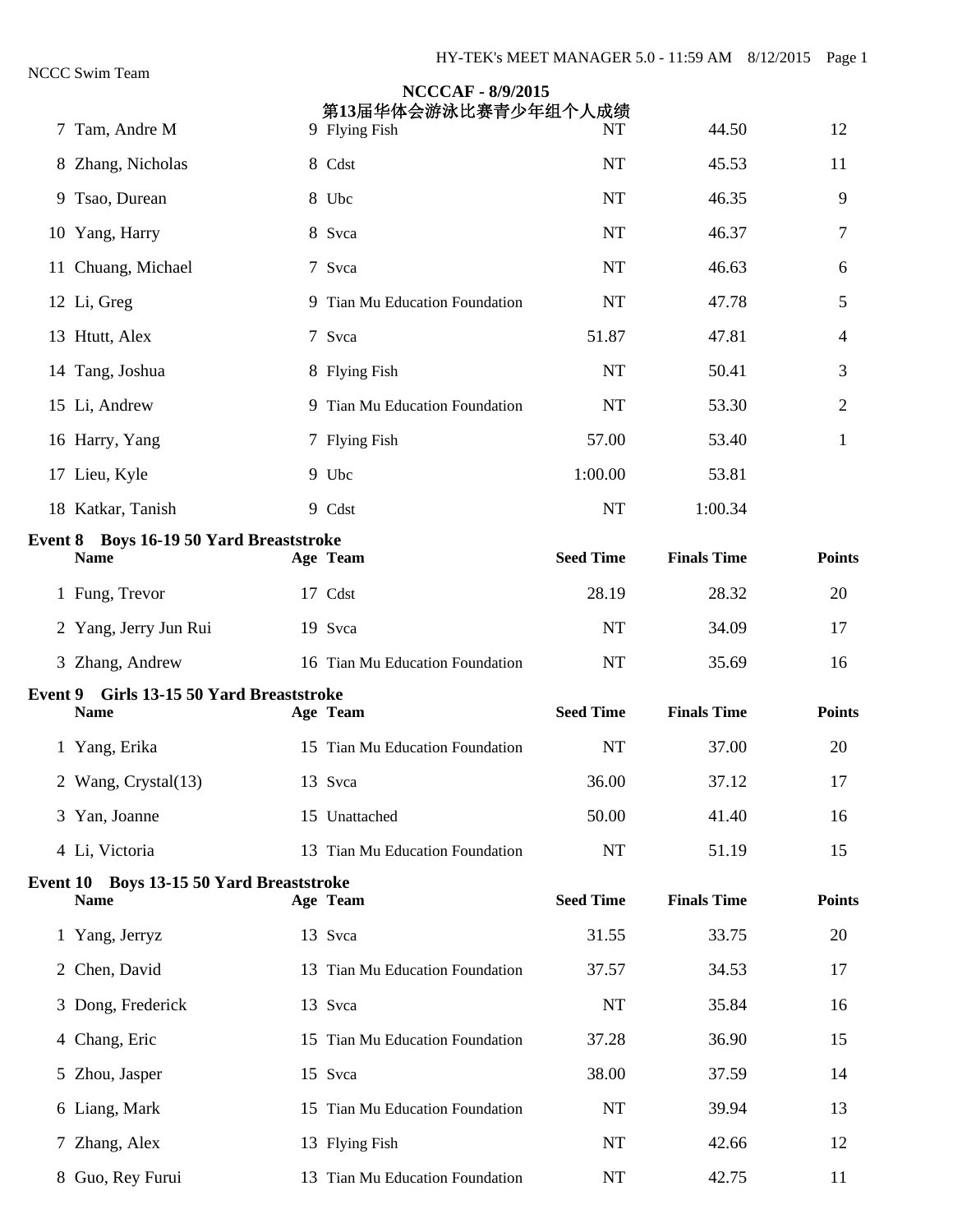|                                                            | <b>NCCCAF - 8/9/2015</b><br>第13届华体会游泳比赛青少年组个人成绩 |                  |                    |               |
|------------------------------------------------------------|-------------------------------------------------|------------------|--------------------|---------------|
| 9 Lu, Anthony                                              | 13 Cdst                                         | 46.57            | 44.22              | 9             |
| 10 Cheng, Victor                                           | 14 Tian Mu Education Foundation                 | <b>NT</b>        | 48.30              | 7             |
| 11 Nandha, Saihajvir                                       | 13 Cdst                                         | <b>NT</b>        | 48.87              | 6             |
| Event 13 Girls 13-15 50 Yard Backstroke                    |                                                 |                  |                    |               |
| <b>Name</b>                                                | Age Team                                        | <b>Seed Time</b> | <b>Finals Time</b> | <b>Points</b> |
| 1 Yang, Erika                                              | 15 Tian Mu Education Foundation                 | <b>NT</b>        | 34.09              | 20            |
| 2 Xiao, Haofei                                             | 14 Svca                                         | 43.00            | 34.87              | 17            |
| Event 14 Boys 13-15 50 Yard Backstroke<br><b>Name</b>      | Age Team                                        | <b>Seed Time</b> | <b>Finals Time</b> | <b>Points</b> |
| 1 Ye, Jonathan                                             | 13 Tian Mu Education Foundation                 | 32.00            | 31.50              | 20            |
| 2 Yang, Jerryz                                             | 13 Svca                                         | 31.34            | 31.63              | 17            |
| 3 Zhou, Jasper                                             | 15 Svca                                         | 35.00            | 33.60              | 16            |
| 4 Zhu, Alexander                                           | 14 Svca                                         | <b>NT</b>        | 34.97              | 15            |
| 5 Zhang, Alex                                              | 13 Flying Fish                                  | <b>NT</b>        | 40.60              | 14            |
| 6 Lu, Anthony                                              | 13 Cdst                                         | 45.62            | 47.91              | 13            |
| Event 15 Girls 6 & Under 50 Yard Backstroke<br><b>Name</b> | Age Team                                        | <b>Seed Time</b> | <b>Finals Time</b> | <b>Points</b> |
| 1 Lin, Francesca                                           | 5 Svca                                          | <b>NT</b>        | 1:09.47            | 20            |
| Event 16 Boys 6 & Under 50 Yard Backstroke                 |                                                 |                  |                    |               |
| <b>Name</b>                                                | Age Team                                        | <b>Seed Time</b> | <b>Finals Time</b> | <b>Points</b> |
| 1 Wang, Euan                                               | 6 Flying Fish                                   | <b>NT</b>        | 54.03              | 20            |
| 2 Chen, Eric                                               | 6 Flying Fish                                   | <b>NT</b>        | 1:07.22            | 17            |
| 3 Lieu, Cody                                               | 5 Ubc                                           | 1:30.00          | 1:14.41            | 16            |
| 4 Wu, Tony                                                 | 6 Flying Fish                                   | <b>NT</b>        | 1:23.06            | 15            |
| 5 Lei, Kyle H                                              | 5 Flying Fish                                   | <b>NT</b>        | 1:28.17            | 14            |
| Event 18 Boys 16-19 50 Yard Butterfly<br><b>Name</b>       | Age Team                                        | <b>Seed Time</b> | <b>Finals Time</b> | <b>Points</b> |
| 1 Luo, Andrew                                              | 17 Cdst                                         | <b>NT</b>        | 25.12              | 20            |
| 2 Yang, Jerry Jun Rui                                      | 19 Svca                                         | NT               | 29.56              | 17            |
| 3 Zhang, Andrew                                            | 16 Tian Mu Education Foundation                 | NT               | 35.32              | 16            |
| Event 19 Girls 13-15 50 Yard Butterfly<br><b>Name</b>      | Age Team                                        | <b>Seed Time</b> | <b>Finals Time</b> | <b>Points</b> |
| 1 Liu, Lilly                                               | 13 Tian Mu Education Foundation                 | 28.73            | 28.97              | 20            |
| 2 Zhang, Felita                                            | 15 Tian Mu Education Foundation                 | 30.94            | 31.60              | 17            |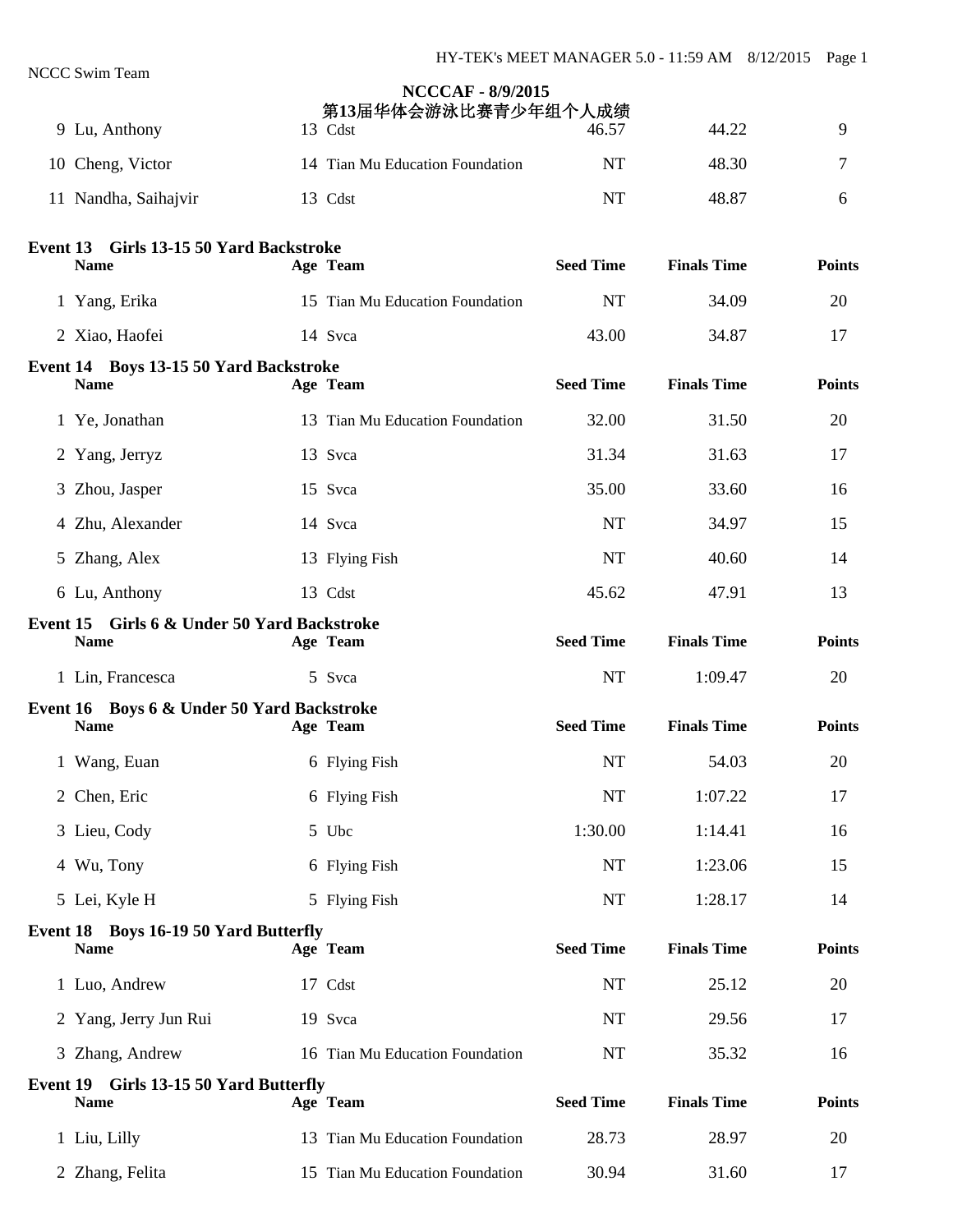|                 | 3 Zhang, Alicia                                      | <b>NCCCAF - 8/9/2015</b><br>第13届华体会游泳比赛青少年组个人成绩<br>15 Tian Mu Education Foundation | 34.00            | 32.19              | 16            |
|-----------------|------------------------------------------------------|------------------------------------------------------------------------------------|------------------|--------------------|---------------|
|                 |                                                      |                                                                                    |                  |                    |               |
|                 | 4 Yang, Erika                                        | 15 Tian Mu Education Foundation                                                    | <b>NT</b>        | 32.50              | 15            |
|                 | 5 Yan, Joanne                                        | 15 Unattached                                                                      | 43.00            | 32.63              | 14            |
|                 | 6 Xiao, Haofei                                       | 14 Svca                                                                            | 43.00            | 34.00              | 13            |
|                 | Event 20 Boys 13-15 50 Yard Butterfly<br><b>Name</b> | Age Team                                                                           | <b>Seed Time</b> | <b>Finals Time</b> | <b>Points</b> |
|                 | 1 Yang, Jerryz                                       | 13 Svca                                                                            | 27.26            | 28.16              | 20            |
|                 | 2 Ye, Jonathan                                       | 13 Tian Mu Education Foundation                                                    | 29.00            | 29.66              | 17            |
|                 | 3 Chen, David                                        | 13 Tian Mu Education Foundation                                                    | 32.75            | 30.11              | 16            |
|                 | 4 Chang, Eric                                        | 15 Tian Mu Education Foundation                                                    | 31.96            | 31.00              | 15            |
|                 | 5 Dong, Frederick                                    | 13 Svca                                                                            | <b>NT</b>        | 32.53              | 14            |
|                 | 6 Zhu, Alexander                                     | 14 Svca                                                                            | <b>NT</b>        | 34.03              | 13            |
|                 | 7 Zhang, Alex                                        | 13 Flying Fish                                                                     | <b>NT</b>        | 35.06              | 12            |
|                 | 8 Lu, Anthony                                        | 13 Cdst                                                                            | 48.59            | 45.88              | 11            |
|                 | 9 Nandha, Saihajvir                                  | 13 Cdst                                                                            | <b>NT</b>        | 46.06              | 9             |
|                 | 10 Zhang, Stan                                       | 13 Flying Fish                                                                     | 49.00            | 46.19              | 7             |
| <b>Event 21</b> | Girls 10-12 50 Yard Butterfly                        |                                                                                    |                  |                    |               |
|                 |                                                      | Age Team                                                                           | <b>Seed Time</b> | <b>Finals Time</b> |               |
|                 | <b>Name</b>                                          |                                                                                    |                  |                    | <b>Points</b> |
|                 | 1 Lin, Ava                                           | 12 Unattached                                                                      | 35.00            | 33.22              | 20            |
|                 | 2 Wen, Annie                                         | 12 Svca                                                                            | 37.00            | 33.50              | 17            |
|                 | 3 Htutt, Lulu                                        | 11 Svca                                                                            | 34.49            | 33.90              | 16            |
|                 | 4 Xiong, Alisha                                      | 11 Svca                                                                            | 34.21            | 33.91              | 15            |
|                 | 5 Wang, Crystal                                      | 11 Svca                                                                            | 34.50            | 34.68              | 14            |
|                 | 6 Chen, Alyssa                                       | 12 Tian Mu Education Foundation                                                    | 33.47            | 34.82              | 13            |
|                 | 7 Wang, Sascha                                       | 10 Flying Fish                                                                     | 36.00            | 35.60              | 12            |
|                 | 8 Lei, Fiona                                         | 10 Calphin                                                                         | $\rm{NT}$        | 39.15              | 11            |
|                 | 9 Kuang, Abigail                                     | 10 Svca                                                                            | 42.19            | 39.88              | 9             |
|                 | 10 Zang, Jessica                                     | 10 Svca                                                                            | 42.95            | 41.66              | 7             |
|                 | 11 Lee, Joey                                         | 12 Cdst                                                                            | 47.43            | 43.09              | 6             |
|                 | 12 Zhang, Jenny                                      | 10 Svca                                                                            | $\rm{NT}$        | 48.34              | 5             |
|                 | 13 Chun, Sarah                                       | 11 Flying Fish                                                                     | 47.00            | 50.38              | 4             |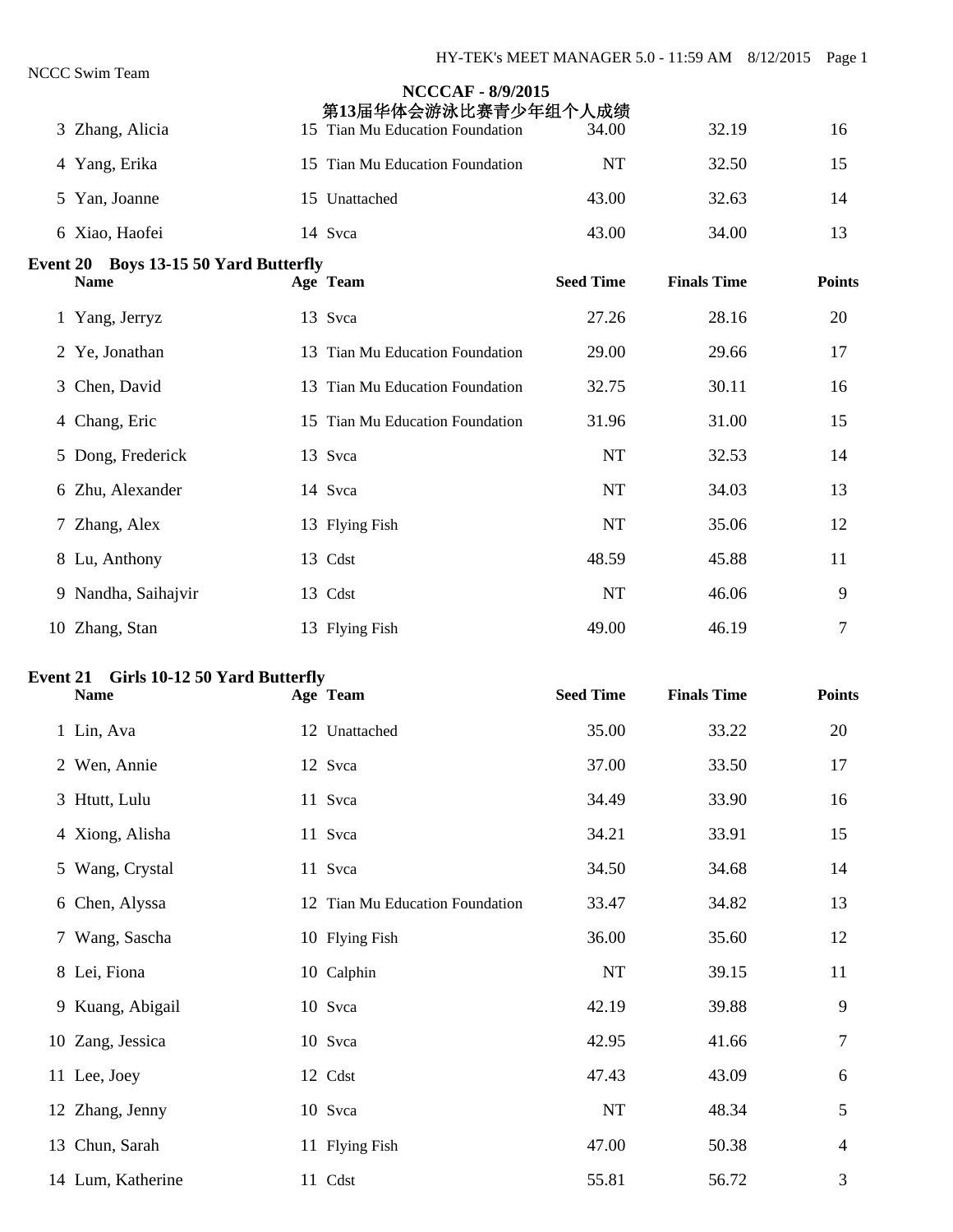# **NCCCAF - 8/9/2015 第13届华体会游泳比赛青少年组个人成绩**<br>2. Hong, Rachel 10 Flying Fish 1:04.00 1:04.00 1:01.22 2. 2

| 15 Hong, Rachel                                      | 10 Flying Fish                  | 1:04.00          | 1:01.22            | $\mathbf{2}$   |
|------------------------------------------------------|---------------------------------|------------------|--------------------|----------------|
| Event 22 Boys 10-12 50 Yard Butterfly<br><b>Name</b> | Age Team                        | <b>Seed Time</b> | <b>Finals Time</b> | <b>Points</b>  |
| 1 Zhang, Kevin K                                     | 12 Svca                         | 29.84            | 28.89              | 20             |
| 2 Wang, Ethan                                        | 10 Svca                         | 32.73            | 32.50              | 17             |
| 3 Xu, Ryan                                           | 12 Svca                         | <b>NT</b>        | 33.31              | 16             |
| 4 Wang, Justin                                       | 12 Svca                         | 36.12            | 33.72              | 15             |
| 5 Yuan, Kevin                                        | 10 Svca                         | 42.70            | 34.91              | 14             |
| 6 Li, Jason                                          | 11 Tian Mu Education Foundation | 35.25            | 36.41              | 13             |
| 7 Angell, Tyler                                      | 10 Flying Fish                  | 36.00            | 36.65              | 12             |
| 8 liu, Derik                                         | 11 Tian Mu Education Foundation | 36.69            | 37.70              | 11             |
| 9 Yan, Anthony                                       | 12 Unattached                   | 40.00            | 38.37              | 9              |
| 10 Wei, William                                      | 12 Tian Mu Education Foundation | NT               | 39.03              | 7              |
| 11 luu, Nathan                                       | 10 Unattached                   | 52.00            | 40.00              | 6              |
| 12 Chen, Michael                                     | 12 Calphin                      | 45.00            | 40.10              | 5              |
| 13 Xu, Aaron                                         | 11 Svca                         | $\rm{NT}$        | 41.28              | $\overline{4}$ |
| 14 Liu, Andy                                         | 11 Svca                         | 38.00            | 41.31              | 3              |
| 15 Tsao, Kevin                                       | 10 Ubc                          | NT               | 43.16              | $\overline{2}$ |
| 16 Zhang, Kevin                                      | 12 Svca                         | 45.50            | 44.12              | $\mathbf 1$    |
| 17 Koo, Alexander                                    | 11 Tian Mu Education Foundation | 46.00            | 44.87              |                |
| 18 Le, Eric                                          | 10 Cdst                         | NT               | 48.72              |                |
| 19 Huang, Eric                                       | 11 Ubc                          | NT               | 49.06              |                |
| 20 Iyengar, Aditya                                   | 11 Cdst                         | $\rm{NT}$        | 51.22              |                |
| 21 Wu, Dylan                                         | 10 Flying Fish                  | NT               | 52.22              |                |
| 22 Hu, Michael                                       | 10 Flying Fish                  | 1:10.00          | 54.28              |                |
| 23 Lee, Elton                                        | 10 Cdst                         | 1:04.28          | 55.22              |                |
| 24 Lin, Edward                                       | 10 Flying Fish                  | 56.00            | 1:05.97            |                |
| Event 23 Girls 7-9 50 Yard Butterfly<br><b>Name</b>  | Age Team                        | <b>Seed Time</b> | <b>Finals Time</b> | <b>Points</b>  |
| 1 Lin, Ella                                          | 9 Unattached                    | 45.00            | 42.62              | 20             |
| 2 Mak, Natalie                                       | 7 Svca                          | NT               | 42.90              | 17             |
| 3 Li, Katherine                                      | 9 Unattached                    | 57.00            | 42.97              | 16             |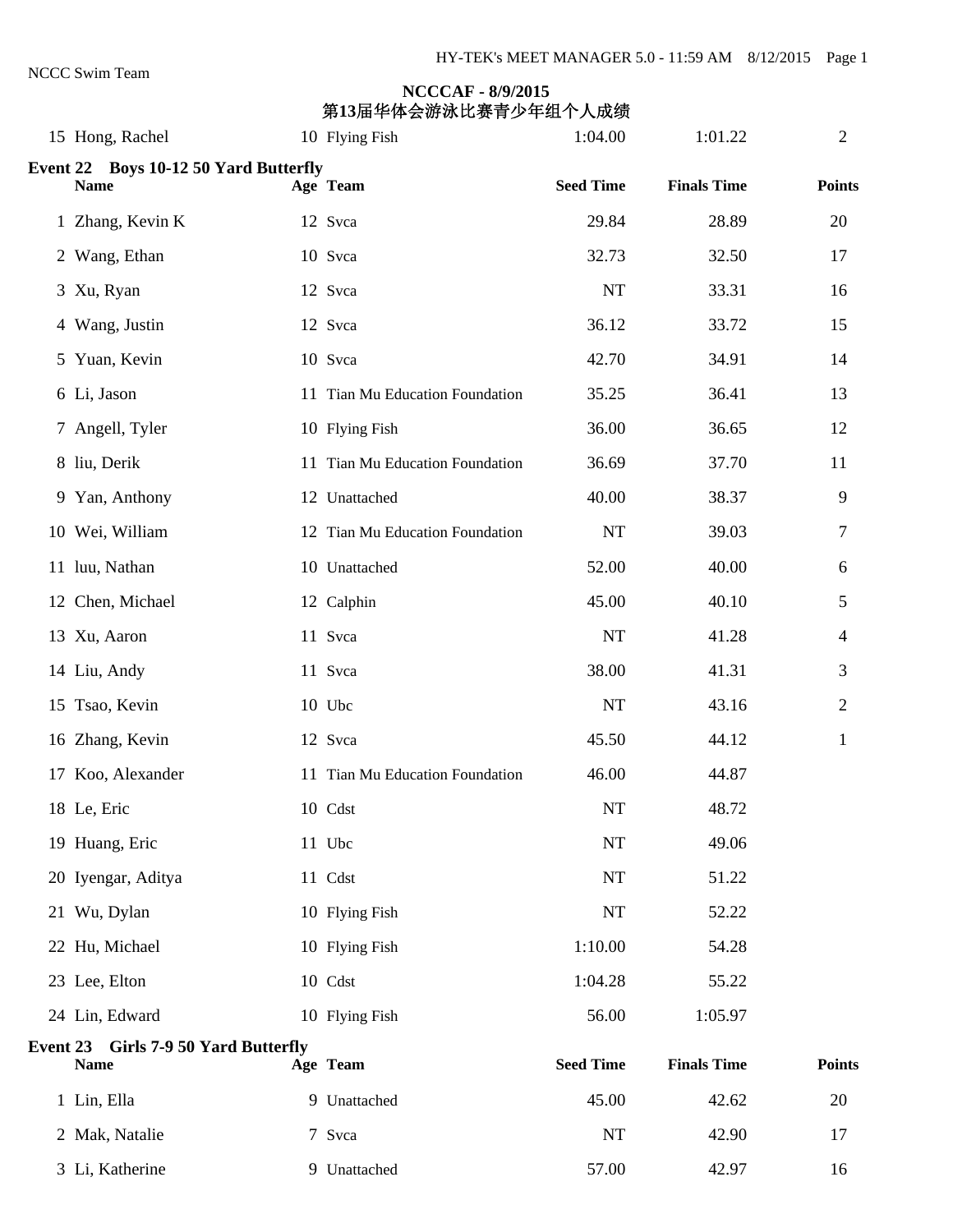|                                                                     | <b>NCCCAF - 8/9/2015</b><br>第13届华体会游泳比赛青少年组个人成绩 |                  |                    |               |
|---------------------------------------------------------------------|-------------------------------------------------|------------------|--------------------|---------------|
| 4 Yuan, Amelia                                                      | 7 Svca                                          | 46.76            | 43.68              | 15            |
| 5 Chu, Annika                                                       | 7 Svca                                          | 48.70            | 45.40              | 14            |
| 6 Cheung, Madeline                                                  | 8 Svca                                          | 49.08            | 45.56              | 13            |
| (Event 23 Girls 7-9 50 Yard Butterfly)<br><b>Name</b>               | Age Team                                        | <b>Seed Time</b> | <b>Finals Time</b> | <b>Points</b> |
| 7 Lan, Aglaia                                                       | 8 Flying Fish                                   | <b>NT</b>        | 50.66              | 12            |
| 8 Chang, Jocelyn                                                    | 7 Svca                                          | 58.11            | 52.07              | 11            |
| 9 Zhu, Kristy                                                       | 8 Svca                                          | 58.50            | 54.16              | 9             |
| 10 Zhang, Anna                                                      | 8 Flying Fish                                   | <b>NT</b>        | 1:03.57            | 7             |
| 11 Huang, Judy                                                      | 9 Ubc                                           | <b>NT</b>        | 1:06.35            | 6             |
| 12 Lin, Crystal                                                     | 7 Tian Mu Education Foundation                  | <b>NT</b>        | 1:08.50            | 5             |
| 13 Dmvpar, Kavya                                                    | 9 Cdst                                          | <b>NT</b>        | 1:12.90            | 4             |
| --- Kripalani, Nivedita                                             | 8 Unattached                                    | 1:09.20          | DQ                 |               |
| --- Lin, Crystal                                                    | 7 Flying Fish                                   | <b>NT</b>        | DQ                 |               |
| <b>Event 24 Boys 7-9 50 Yard Butterfly</b><br><b>Name</b>           | Age Team                                        | <b>Seed Time</b> | <b>Finals Time</b> | <b>Points</b> |
| 1 Zhou, Nolan                                                       | 8 Tian Mu Education Foundation                  | 39.60            | 37.31              | 20            |
| 2 Ji, Eric                                                          | 9 Cdst                                          | 42.00            | 41.38              | 17            |
| 3 Wolfgang, Edholm                                                  | 9 Flying Fish                                   | NT               | 46.37              | 16            |
| 4 Lin, Marvin                                                       | 9 Svca                                          | 43.00            | 48.47              | 15            |
| 5 Chen, Daniel                                                      | 9 Tian Mu Education Foundation                  | 52.49            | 51.39              | 14            |
| 6 Zhang, Nicholas                                                   | 8 Cdst                                          | <b>NT</b>        | 56.85              | 13            |
| 7 Tang, Joshua                                                      | 8 Flying Fish                                   | $\rm{NT}$        | 59.56              | 12            |
| 8 Tsao, Durean                                                      | 8 Ubc                                           | $\rm{NT}$        | 1:00.22            | 11            |
| 9 Li, Greg                                                          | 9 Tian Mu Education Foundation                  | <b>NT</b>        | 1:04.41            | 9             |
| 10 Htutt, Alex                                                      | 7 Svca                                          | 53.88            | 1:06.53            | 7             |
| 11 Katkar, Tanish                                                   | 9 Cdst                                          | $\rm{NT}$        | 1:07.44            | 6             |
| <b>Event 26 Boys 6 &amp; Under 50 Yard Butterfly</b><br><b>Name</b> | Age Team                                        | <b>Seed Time</b> | <b>Finals Time</b> | <b>Points</b> |
| 1 Wang, Euan                                                        | 6 Flying Fish                                   | $\rm{NT}$        | 1:04.35            | 20            |
| 2 Lieu, Cody                                                        | 5 Ubc                                           | 2:50.00          | 1:40.10            | 17            |
| Event 28 Boys 16-19 100 Yard Freestyle<br><b>Name</b>               | Age Team                                        | <b>Seed Time</b> | <b>Finals Time</b> | <b>Points</b> |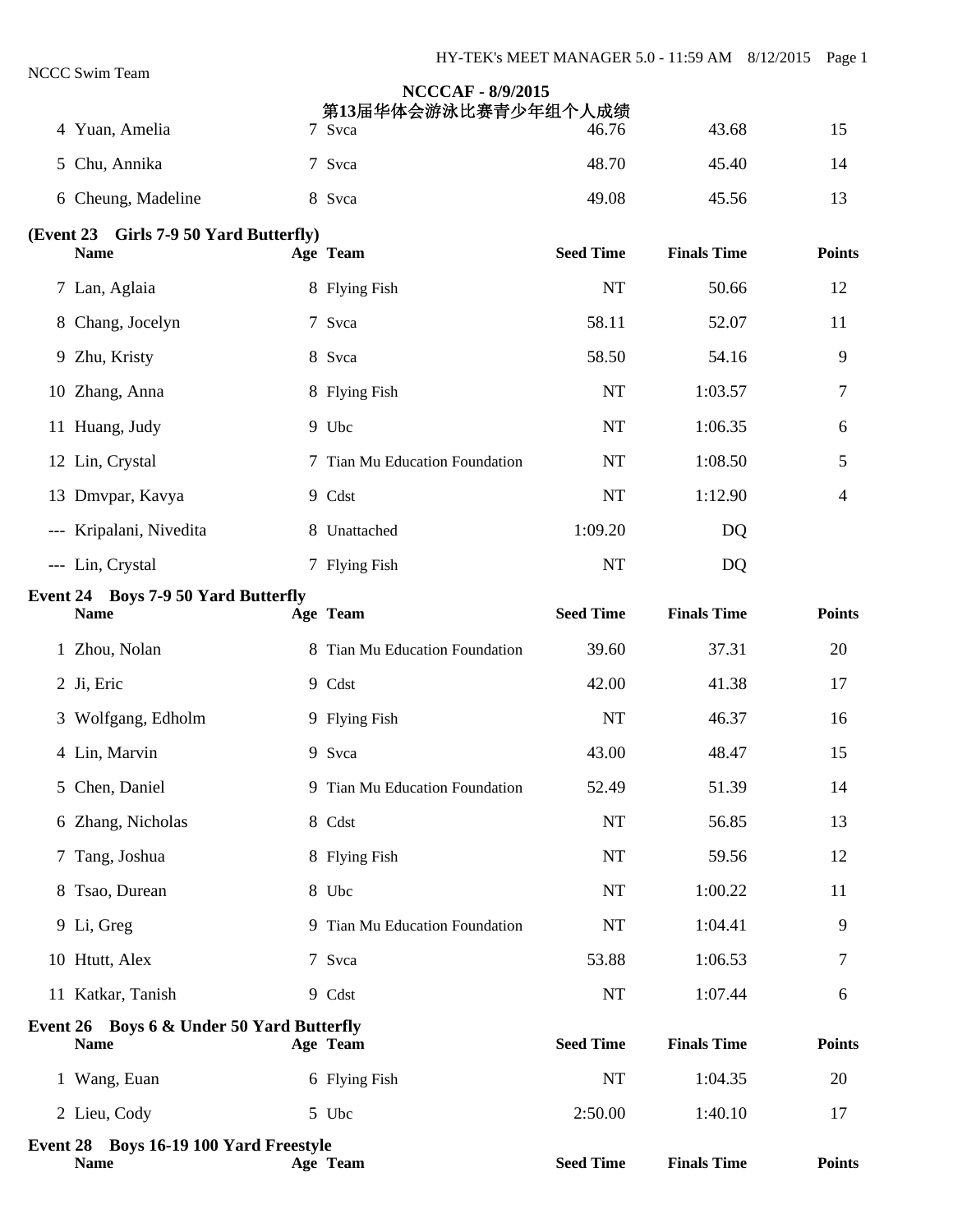| 1 Yang, Jerry Jun Rui                                 | <b>NCCCAF - 8/9/2015</b><br>第13届华体会游泳比赛青少年组个人成绩<br>19 Svca | NT               | 1:18.56            | 20             |
|-------------------------------------------------------|------------------------------------------------------------|------------------|--------------------|----------------|
| Event 29 Girls 13-15 100 Yard Freestyle               |                                                            |                  |                    |                |
| <b>Name</b>                                           | Age Team                                                   | <b>Seed Time</b> | <b>Finals Time</b> | <b>Points</b>  |
| 1 Yang, Erika                                         | 15 Tian Mu Education Foundation                            | <b>NT</b>        | 1:02.25            | 20             |
| 2 Chang, Lucy                                         | 13 Tian Mu Education Foundation                            | 1:04.27          | 1:05.53            | 17             |
| 3 Xiong, Alisha(13)                                   | 13 Svca                                                    | 1:06.60          | 1:08.59            | 16             |
| Event 30 Boys 13-15 100 Yard Freestyle<br><b>Name</b> | Age Team                                                   | <b>Seed Time</b> | <b>Finals Time</b> | <b>Points</b>  |
| 1 Yang, Jerryz                                        | 13 Svca                                                    | 52.20            | 55.91              | 20             |
| 2 Chen, David                                         | 13 Tian Mu Education Foundation                            | 58.66            | 57.44              | 17             |
| 3 Zhu, Alexander                                      | 14 Svca                                                    | <b>NT</b>        | 1:00.56            | 16             |
| 4 Liang, Mark                                         | 15 Tian Mu Education Foundation                            | <b>NT</b>        | 1:08.69            | 15             |
| 5 Nandha, Saihajvir                                   | 13 Cdst                                                    | <b>NT</b>        | 1:40.17            | 14             |
| Event 31 Girls 10-12 50 Yard Freestyle<br><b>Name</b> | Age Team                                                   | <b>Seed Time</b> | <b>Finals Time</b> | <b>Points</b>  |
| 1 Chen, Alyssa                                        | 12 Tian Mu Education Foundation                            | 28.44            | 29.56              | 20             |
| 2 Htutt, Lulu                                         | 11 Svca                                                    | 30.39            | 29.66              | 17             |
| 3 Wang, Crystal                                       | 11 Svca                                                    | 27.50            | 29.72              | 16             |
| 4 Lin, Ava                                            | 12 Unattached                                              | 42.00            | 30.09              | 15             |
| (Event 31 Girls 10-12 50 Yard Freestyle)              |                                                            |                  |                    |                |
| <b>Name</b>                                           | Age Team                                                   | <b>Seed Time</b> | <b>Finals Time</b> | <b>Points</b>  |
| 5 Xiong, Alisha                                       | 11 Svca                                                    | 30.46            | 30.78              | 14             |
| 6 Jiang, May                                          | 12 Flying Fish                                             | $\rm{NT}$        | 32.65              | 13             |
| 7 Wang, Sascha                                        | 10 Flying Fish                                             | 31.00            | 32.72              | 12             |
| 8 Zang, Jessica                                       | 10 Svca                                                    | 37.28            | 34.79              | 11             |
| 9 Lee, Joey                                           | 12 Cdst                                                    | 40.75            | 35.69              | 9              |
| 10 zhu, Lucy                                          | 11 Svca                                                    | 35.20            | 35.94              | 7              |
| 11 Lei, Fiona                                         | 10 Calphin                                                 | NT               | 35.96              | 6              |
| 12 Kuang, Abigail                                     | 10 Svca                                                    | 38.35            | 37.20              | 5              |
| 13 Liu, Stella                                        | 11 Tian Mu Education Foundation                            | 41.00            | 38.12              | $\overline{4}$ |
| 14 Huang, Crystal                                     | 11 Calphin                                                 | NT               | 38.15              | 3              |
| 15 Mohankomar, Sruti                                  | 12 Cdst                                                    | NT               | 38.25              | $\overline{2}$ |
| 16 Zhang, Megan                                       | 10 Cdst                                                    | NT               | 38.81              | 1              |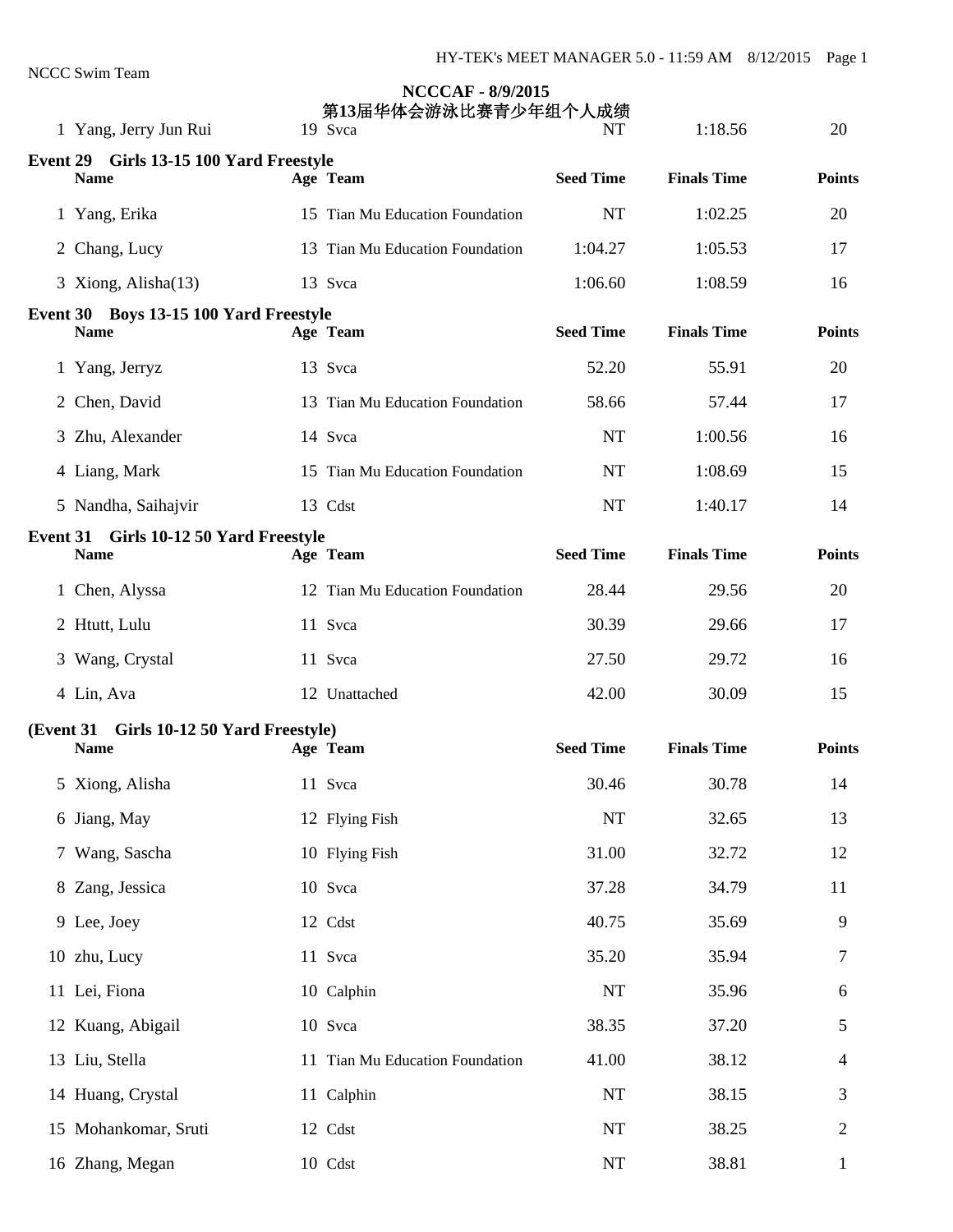| ССС Эмші теаш                                        | <b>NCCCAF - 8/9/2015</b><br>第13届华体会游泳比赛青少年组个人成绩 |                  |                    |                |
|------------------------------------------------------|-------------------------------------------------|------------------|--------------------|----------------|
| 17 Chun, Sarah                                       | 11 Flying Fish                                  | 40.00            | 40.69              |                |
| 18 Zhang, Jenny                                      | 10 Svca                                         | <b>NT</b>        | 41.69              |                |
| 19 Zhu, Megan                                        | 10 Svca                                         | <b>NT</b>        | 43.31              |                |
| 20 Hong, Rachel                                      | 10 Flying Fish                                  | 50.00            | 47.37              |                |
| 21 Hu, Alice                                         | 11 Unattached                                   | 43.22            | 47.78              |                |
| 22 Lum, Katherine                                    | 11 Cdst                                         | 48.66            | 48.13              |                |
| Event 32 Boys 10-12 50 Yard Freestyle<br><b>Name</b> | Age Team                                        | <b>Seed Time</b> | <b>Finals Time</b> | <b>Points</b>  |
| 1 Zhang, Kevin K                                     | 12 Svca                                         | 27.12            | 26.16              | 20             |
| 2 Ren, Juntao                                        | 12 Tian Mu Education Foundation                 | 30.11            | 26.62              | 17             |
| 3 Pei, Jonathan                                      | 12 Tian Mu Education Foundation                 | 30.00            | 27.25              | 16             |
| 4 Wang, Justin                                       | 12 Svca                                         | 30.58            | 28.96              | 15             |
| 5 Xu, Ryan                                           | 12 Svca                                         | <b>NT</b>        | 29.40              | 14             |
| 6 Wang, Ethan                                        | 10 Svca                                         | 29.28            | 29.93              | 13             |
| 7 Yuan, Kevin                                        | 10 Svca                                         | 33.00            | 30.37              | 12             |
| 8 Li, Jason                                          | 11 Tian Mu Education Foundation                 | 31.04            | 31.59              | 11             |
| 9 Yan, Anthony                                       | 12 Unattached                                   | 50.00            | 32.60              | 9              |
| 10 Angell, Tyler                                     | 10 Flying Fish                                  | 33.81            | 33.72              | 7              |
| 11 luu, Nathan                                       | 10 Unattached                                   | 49.00            | 34.00              | 6              |
| 12 Xu, Aaron                                         | 11 Svca                                         | <b>NT</b>        | 34.47              | 5              |
| 13 Liu, Andy                                         | 11 Svca                                         | 44.85            | 34.57              | 4              |
| 14 Wei, William                                      | 12 Tian Mu Education Foundation                 | NT               | 35.30              | 3              |
| 15 Chen, Michael                                     | 12 Calphin                                      | 42.00            | 35.35              | $\overline{2}$ |
| 16 Chen, Evan                                        | 10 Tian Mu Education Foundation                 | <b>NT</b>        | 38.32              | 1              |
| 17 Lee, Elton                                        | 10 Cdst                                         | 50.97            | 38.62              |                |
| 18 Zhang, Ethan                                      | 11 Svca                                         | <b>NT</b>        | 40.66              |                |
| 19 Iyengar, Aditya                                   | 11 Cdst                                         | <b>NT</b>        | 41.34              |                |
| 20 Liang, Mianfeng                                   | 11 Tian Mu Education Foundation                 | NT               | 42.03              |                |
| 21 Wu, Dylan                                         | 10 Flying Fish                                  | <b>NT</b>        | 43.00              |                |
| 22 Wang, Jonathan                                    | 12 Tian Mu Education Foundation                 | NT               | 43.13              |                |
| 23 Zhang, Kevin                                      | 12 Svca                                         | $\rm{NT}$        | 44.18              |                |
| 24 Wu, Arthur                                        | 10 Flying Fish                                  | NT               | 45.94              |                |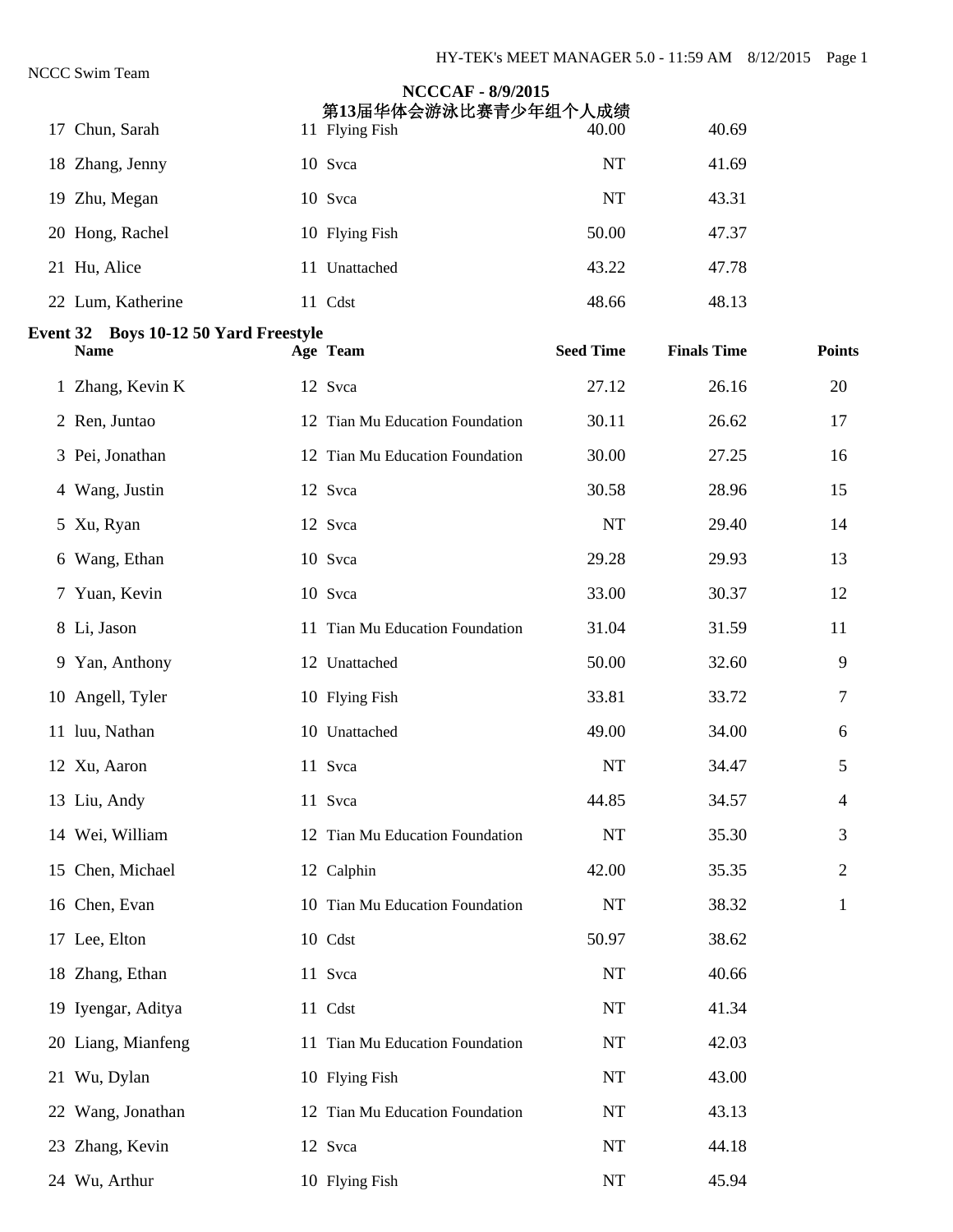|                 | 25 Zheng, Sam                                             | 12 Usf Masters                  | <b>NT</b>        | 47.65              |               |
|-----------------|-----------------------------------------------------------|---------------------------------|------------------|--------------------|---------------|
|                 | 26 Hu, Michael                                            | 10 Flying Fish                  | 1:01.00          | 47.78              |               |
|                 |                                                           |                                 |                  |                    |               |
|                 | 27 Li, Alan                                               | 10 Unattached                   | 31.27            | 48.78              |               |
|                 | 28 Koo, Alexander                                         | 11 Tian Mu Education Foundation | 52.00            | 49.47              |               |
|                 | 29 Lin, Edward                                            | 10 Flying Fish                  | 50.00            | 50.10              |               |
|                 | 30 Le, Eric                                               | 10 Cdst                         | <b>NT</b>        | 50.91              |               |
|                 | 31 Lieu, Ryan                                             | 11 Ubc                          | 1:20.00          | 56.35              |               |
|                 | (Event 32 Boys 10-12 50 Yard Freestyle)<br><b>Name</b>    | Age Team                        | <b>Seed Time</b> | <b>Finals Time</b> | <b>Points</b> |
|                 | --- Bhaumik, Anamitira                                    | 11 Cdst                         | NT               | DQ                 |               |
|                 | Event 33 Girls 6 & Under 50 Yard Freestyle<br><b>Name</b> | Age Team                        | <b>Seed Time</b> | <b>Finals Time</b> | <b>Points</b> |
|                 | 1 Lin, Francesca                                          | 5 Svca                          | <b>NT</b>        | 1:04.81            | 20            |
|                 | Event 34 Boys 6 & Under 50 Yard Freestyle<br><b>Name</b>  | Age Team                        | <b>Seed Time</b> | <b>Finals Time</b> | <b>Points</b> |
|                 | 1 Wang, Euan                                              | 6 Flying Fish                   | <b>NT</b>        | 53.37              | 20            |
|                 | 2 Lieu, Cody                                              | 5 Ubc                           | 1:26.00          | 1:02.37            | 17            |
|                 | 3 Zhang, Aden                                             | 6 Svca                          | <b>NT</b>        | 1:07.35            | 16            |
|                 | 4 Chen, Eric                                              | 6 Flying Fish                   | <b>NT</b>        | 1:08.63            | 15            |
|                 | 5 Wu, Tony                                                | 6 Flying Fish                   | <b>NT</b>        | 1:11.50            | 14            |
|                 | 6 Lei, Kyle H                                             | 5 Flying Fish                   | <b>NT</b>        | 1:20.75            | 13            |
|                 | 7 Man, Aevin                                              | 6 Flying Fish                   | <b>NT</b>        | 1:33.31            | 12            |
|                 | Event 36 Boys 16-19 100 Yard Breaststroke<br><b>Name</b>  | Age Team                        | <b>Seed Time</b> | <b>Finals Time</b> | <b>Points</b> |
|                 | 1 Fung, Trevor                                            | 17 Cdst                         | NT               | 1:03.50            | 20            |
|                 | 2 Luo, Andrew                                             | 17 Cdst                         | <b>NT</b>        | 1:05.69            | 17            |
|                 | 3 Zhang, Andrew                                           | 16 Tian Mu Education Foundation | NT               | 1:20.60            | 16            |
|                 | 4 Venable, Pierce                                         | 16 Cdst                         | NT               | 1:24.75            | 15            |
| <b>Event 37</b> | Girls 13-15 100 Yard Breaststroke<br><b>Name</b>          | Age Team                        | <b>Seed Time</b> | <b>Finals Time</b> | <b>Points</b> |
|                 | 1 Liu, Lilly                                              | 13 Tian Mu Education Foundation | 1:13.59          | 1:14.75            | 20            |
|                 | 2 Yang, Erika                                             | 15 Tian Mu Education Foundation | <b>NT</b>        | 1:16.44            | 17            |
|                 | 3 Xiong, Alisha(13)                                       | 13 Svca                         | 1:20.05          | 1:22.44            | 16            |
|                 | 4 Yan, Joanne                                             | 15 Unattached                   | 2:00.00          | 1:32.97            | 15            |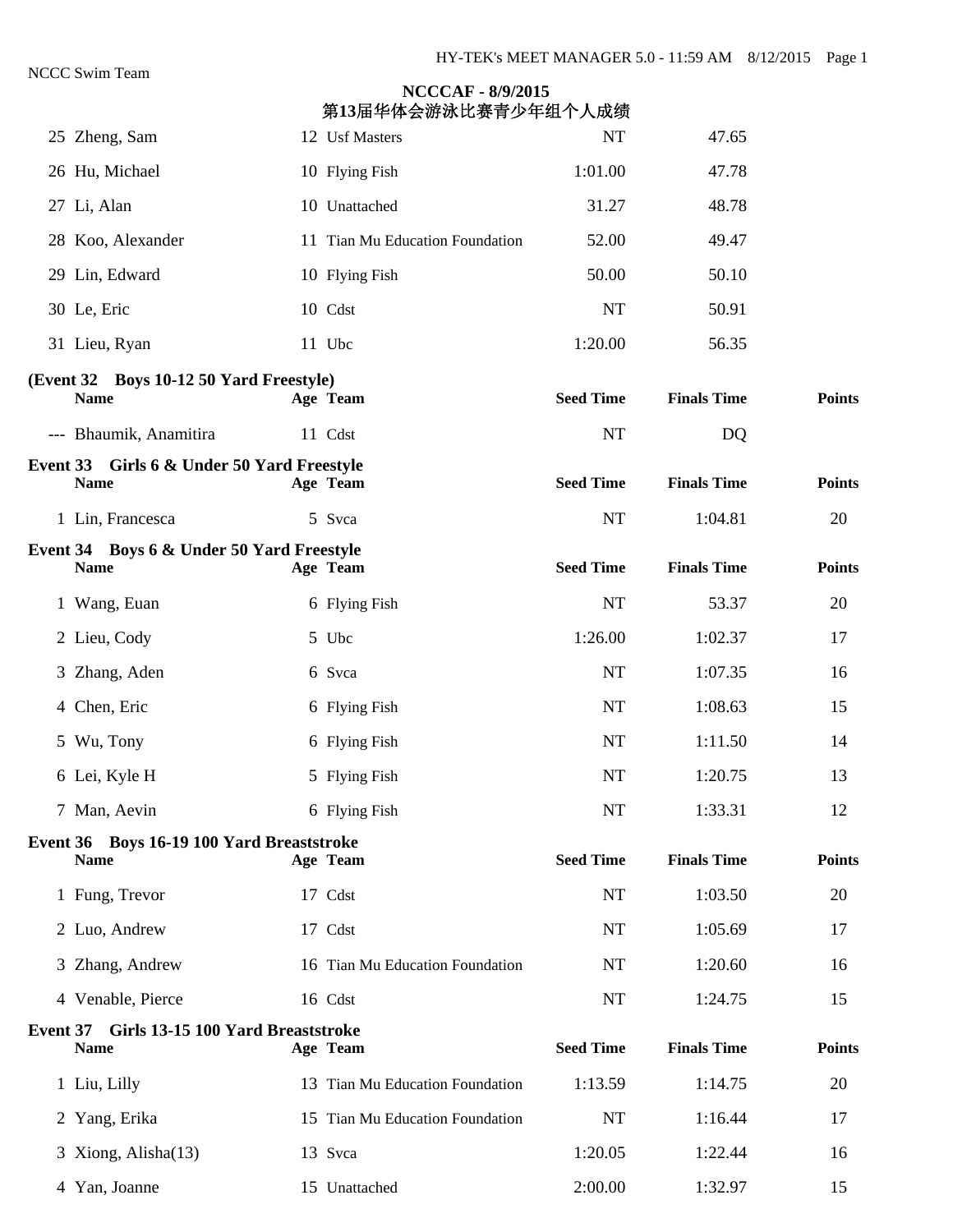| 5 Tam, Isabelle                                            | 13 Flying Fish                  | <b>NT</b>        | 1:40.28            | 14             |
|------------------------------------------------------------|---------------------------------|------------------|--------------------|----------------|
| 6 Li, Victoria                                             | 13 Tian Mu Education Foundation | <b>NT</b>        | 1:52.88            | 13             |
| Event 38 Boys 13-15 100 Yard Breaststroke<br><b>Name</b>   | Age Team                        | <b>Seed Time</b> | <b>Finals Time</b> | <b>Points</b>  |
| 1 Yang, Jerryz                                             | 13 Svca                         | 1:09.09          | 1:14.18            | 20             |
| 2 Chen, David                                              | 13 Tian Mu Education Foundation | 1:17.17          | 1:17.75            | 17             |
| 3 Xu, Ryan Jiazheng                                        | 13 Svca                         | <b>NT</b>        | 1:20.78            | 16             |
| 4 Zhou, Jasper                                             | 15 Svca                         | 1:25.00          | 1:20.88            | 15             |
| 5 Zhu, Alexander                                           | 14 Svca                         | <b>NT</b>        | 1:21.07            | 14             |
| 6 Liang, Mark                                              | 15 Tian Mu Education Foundation | <b>NT</b>        | 1:26.19            | 13             |
| 7 Lu, Anthony                                              | 13 Cdst                         | 1:45.00          | 1:37.62            | 12             |
| 8 Cheng, Victor                                            | 14 Tian Mu Education Foundation | NT               | 1:49.06            | 11             |
| Event 39 Girls 10-12 50 Yard Breaststroke<br><b>Name</b>   | Age Team                        | <b>Seed Time</b> | <b>Finals Time</b> | <b>Points</b>  |
| 1 Htutt, Lulu                                              | 11 Svca                         | 38.83            | 36.38              | 20             |
| 2 Xiong, Alisha                                            | 11 Svca                         | 36.45            | 37.53              | 17             |
| 3 Lin, Ava                                                 | 12 Unattached                   | 42.00            | 37.66              | 16             |
| 4 Chen, Alyssa                                             | 12 Tian Mu Education Foundation | 35.93            | 37.75              | 15             |
| 5 Wang, Crystal                                            | 11 Svca                         | 36.00            | 38.63              | 14             |
| 6 Wen, Annie                                               | 12 Svca                         | 45.00            | 41.22              | 13             |
| 7 Wang, Sascha                                             | 10 Flying Fish                  | 38.00            | 42.90              | 12             |
| 8 Jiang, May                                               | 12 Flying Fish                  | NT               | 43.50              | 11             |
| (Event 39 Girls 10-12 50 Yard Breaststroke)<br><b>Name</b> | Age Team                        | <b>Seed Time</b> | <b>Finals Time</b> | <b>Points</b>  |
| 9 Zang, Jessica                                            | 10 Svca                         | 45.80            | 44.66              | 9              |
| 10 Zhang, Megan                                            | 10 Cdst                         | NT               | 44.88              | 7              |
| 11 Lee, Joey                                               | 12 Cdst                         | 50.03            | 45.00              | 6              |
| 12 zhu, Lucy                                               | 11 Svca                         | 45.58            | 45.53              | 5              |
| 13 Huang, Crystal                                          | 11 Calphin                      | 49.65            | 47.36              | 4              |
| 14 Wu, Annie                                               | 10 Flying Fish                  | NT               | 48.84              | 3              |
| 15 Kuang, Abigail                                          | 10 Svca                         | 48.46            | 49.00              | $\overline{2}$ |
| 16 Chun, Sarah                                             | 11 Flying Fish                  | 49.00            | 49.06              | $\mathbf{1}$   |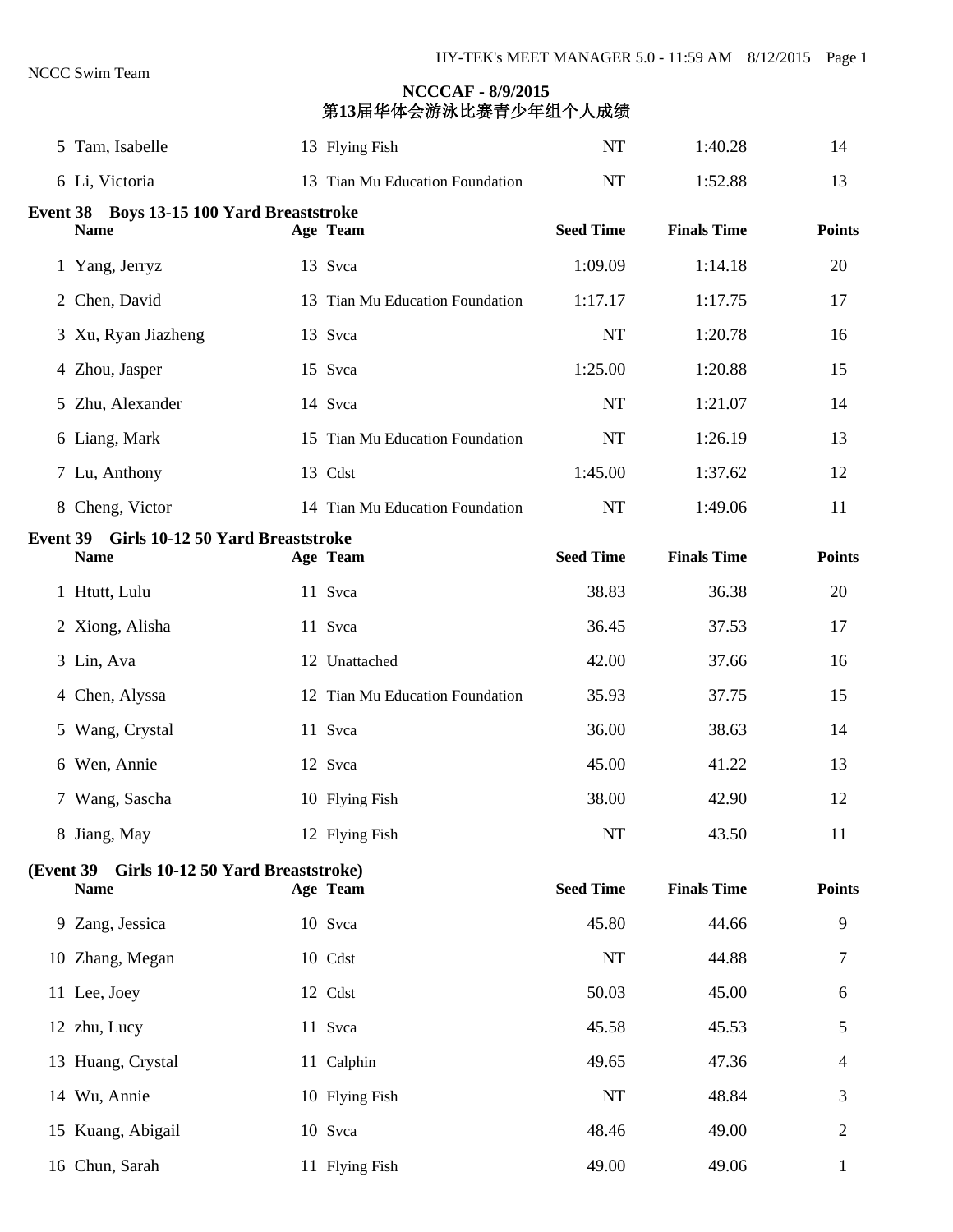| 17 Zhang, Jenny                                         | <b>NCCCAF - 8/9/2015</b><br>第13届华体会游泳比赛青少年组个人成绩<br>10 Svca | NT               | 49.22              |                |
|---------------------------------------------------------|------------------------------------------------------------|------------------|--------------------|----------------|
| 18 Lei, Fiona                                           | 10 Calphin                                                 | <b>NT</b>        | 50.46              |                |
| 19 Hong, Rachel                                         | 10 Flying Fish                                             | 58.00            | 55.25              |                |
| 20 Zheng, Sara                                          | 11 Usf Masters                                             | <b>NT</b>        | 1:02.90            |                |
| Event 40 Boys 10-12 50 Yard Breaststroke<br><b>Name</b> | Age Team                                                   | <b>Seed Time</b> | <b>Finals Time</b> | <b>Points</b>  |
| 1 Ren, Juntao                                           | 12 Tian Mu Education Foundation                            | 33.58            | 33.60              | 20             |
| 2 Zhang, Kevin K                                        | 12 Svca                                                    | 37.14            | 35.75              | 17             |
| 3 Xu, Ryan                                              | 12 Svca                                                    | <b>NT</b>        | 36.66              | 16             |
| 4 Wang, Justin                                          | 12 Svca                                                    | 38.58            | 38.03              | 15             |
| 5 Li, Jason                                             | 11 Tian Mu Education Foundation                            | 38.08            | 41.15              | 14             |
| 6 Wang, Ethan                                           | 10 Svca                                                    | 41.29            | 42.09              | 13             |
| 7 Xu, Aaron                                             | 11 Svca                                                    | <b>NT</b>        | 42.25              | 12             |
| 8 Yuan, Kevin                                           | 10 Svca                                                    | 48.58            | 42.31              | 11             |
| 9 liu, Derik                                            | 11 Tian Mu Education Foundation                            | 43.76            | 43.25              | 9              |
| 10 Yan, Anthony                                         | 12 Unattached                                              | 42.00            | 44.19              | 7              |
| 11 luu, Nathan                                          | 10 Unattached                                              | 43.00            | 44.50              | 6              |
| 12 Liu, Andy                                            | 11 Svca                                                    | 40.00            | 45.44              | 5              |
| 13 Wei, William                                         | 12 Tian Mu Education Foundation                            | <b>NT</b>        | 48.06              | 4              |
| 14 Huang, Eric                                          | 11 Ubc                                                     | NT               | 48.19              | 3              |
| 15 Zhang, Kevin                                         | 12 Svca                                                    | 47.90            | 48.90              | $\overline{2}$ |
| 16 Liu, Daniel                                          | 10 Svca                                                    | 54.00            | 49.84              | 1              |
| 17 Tsao, Kevin                                          | 10 Ubc                                                     | NT               | 50.06              |                |
| 18 Lee, Elton                                           | 10 Cdst                                                    | 58.47            | 50.44              |                |
| 19 Wang, Austin                                         | 11 Cdst                                                    | $\rm{NT}$        | 50.56              |                |
| 20 Angell, Tyler                                        | 10 Flying Fish                                             | 42.00            | 52.13              |                |
| 21 Chen, Evan                                           | 10 Tian Mu Education Foundation                            | NT               | 52.44              |                |
| 22 Iyengar, Aditya                                      | 11 Cdst                                                    | $\rm{NT}$        | 54.63              |                |
| 23 Zheng, Sam                                           | 12 Usf Masters                                             | $\rm{NT}$        | 55.25              |                |
| 24 Zhang, Ethan                                         | 11 Svca                                                    | NT               | 55.75              |                |
| 25 Wang, Jonathan                                       | 12 Tian Mu Education Foundation                            | NT               | 57.12              |                |
| 26 Lin, Edward                                          | 10 Flying Fish                                             | 48.00            | 57.25              |                |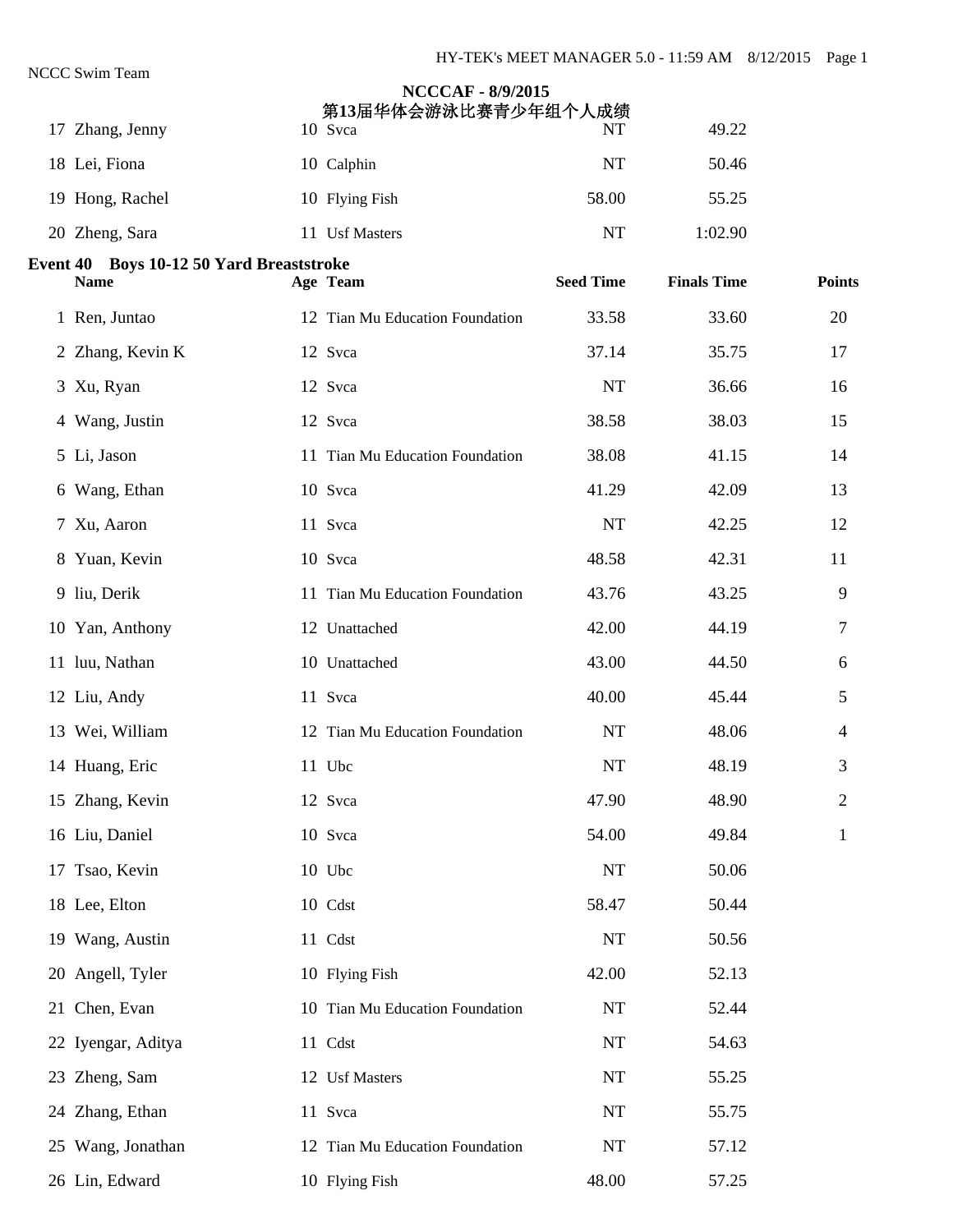| 27 Lieu, Ryan                                          | 11 Ubc                         | 1:40.00          | 1:06.78            |                |
|--------------------------------------------------------|--------------------------------|------------------|--------------------|----------------|
| Event 41 Girls 7-9 50 Yard Breaststroke<br><b>Name</b> | Age Team                       | <b>Seed Time</b> | <b>Finals Time</b> | <b>Points</b>  |
| 1 luu, Kayle                                           | 9 Unattached                   | 50.00            | 44.10              | 20             |
| 2 Lin, Ella                                            | 9 Unattached                   | 47.00            | 45.91              | 17             |
| 3 Liu, Cynthia                                         | 9 Tian Mu Education Foundation | <b>NT</b>        | 50.60              | 16             |
| 4 Li, Katherine                                        | 9 Unattached                   | 1:08.00          | 51.16              | 15             |
| 5 Yuan, Amelia                                         | 7 Svca                         | 53.17            | 51.50              | 14             |
| *6 Mak, Natalie                                        | 7 Svca                         | NT               | 52.91              | 12 50          |
| *6 Chu, Annika                                         | 7 Svca                         | 56.28            | 52.91              | 12 50          |
| (Event 41 Girls 7-9 50 Yard Breaststroke)              |                                |                  |                    |                |
| <b>Name</b>                                            | Age Team                       | <b>Seed Time</b> | <b>Finals Time</b> | <b>Points</b>  |
| 8 Chang, Jocelyn                                       | 7 Svca                         | 50.73            | 53.00              | 11             |
| 9 Chang, Kylie                                         | 9 Tian Mu Education Foundation | 50.51            | 55.10              | 9              |
| 10 Huang, Judy                                         | 9 Ubc                          | <b>NT</b>        | 55.50              | 7              |
| 11 Quan, Ada                                           | 8 Svca                         | NT               | 55.65              | 6              |
| 12 Ren, Joyce                                          | 8 Tian Mu Education Foundation | 1:01.79          | 55.88              | 5              |
| 13 Zhang, Ashley                                       | 7 Flying Fish                  | 1:05.00          | 55.96              | $\overline{4}$ |
| 14 Mohankomar, Adtit                                   | 7 Cdst                         | <b>NT</b>        | 56.66              | 3              |
| 15 Wang, Ingrid                                        | 8 Beida Zhonglian              | <b>NT</b>        | 57.16              | $\overline{2}$ |
| 16 Zhu, Kristy                                         | 8 Svca                         | 47.26            | 58.18              | $\mathbf{1}$   |
| 17 Hu, Ashley                                          | 8 Svca                         | 1:01.41          | 58.19              |                |
| 18 Cheung, Madeline                                    | 8 Svca                         | 1:00.39          | 58.66              |                |
| 19 Zhang, Anna                                         | 8 Flying Fish                  | NT               | 1:02.28            |                |
| 20 Mao, Julia                                          | 8 Tian Mu Education Foundation | NT               | 1:02.37            |                |
| 21 Dmvpar, Kavya                                       | 9 Cdst                         | NT               | 1:02.81            |                |
| 22 Wang, Alicia                                        | 7 Cdst                         | NT               | 1:03.50            |                |
| 23 Haik, Sierra                                        | 7 Flying Fish                  | 1:15.00          | 1:04.87            |                |
| 24 Zhu, Olivia                                         | 7 Flying Fish                  | NT               | 1:05.44            |                |
| 25 Jackson, Avery                                      | 7 Unattached                   | NT               | 1:09.90            |                |
| 26 Chao, Katelyn                                       | 8 Flying Fish                  | NT               | 1:17.40            |                |

#### **Event 42 Boys 7-9 50 Yard Breaststroke**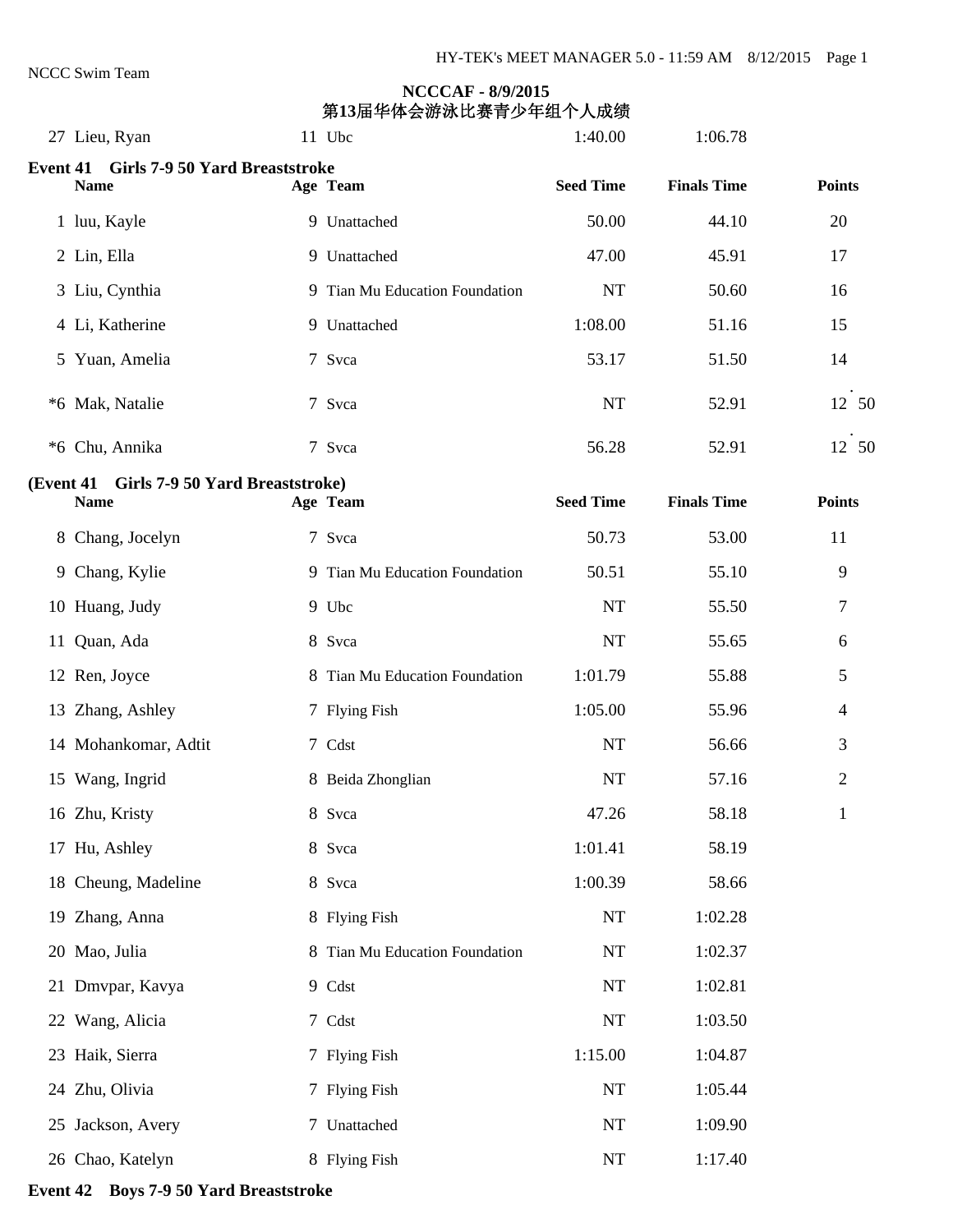|                                                              | <b>NCCCAF - 8/9/2015</b><br>第13届华体会游泳比赛青少年组个人成绩 |                  |                    |               |
|--------------------------------------------------------------|-------------------------------------------------|------------------|--------------------|---------------|
| <b>Name</b>                                                  | Age Team                                        | <b>Seed Time</b> | <b>Finals Time</b> | <b>Points</b> |
| 1 Dong, Ryan                                                 | 9 Svca                                          | <b>NT</b>        | 44.87              | 20            |
| 2 Zhou, Nolan                                                | 8 Tian Mu Education Foundation                  | 1:19.66          | 47.12              | 17            |
| 3 Ji, Eric                                                   | 9 Cdst                                          | 49.00            | 53.66              | 16            |
| 4 Htutt, Alex                                                | 7 Svca                                          | 53.63            | 54.64              | 15            |
| 5 Lin, Marvin                                                | 9 Svca                                          | 44.00            | 56.13              | 14            |
| 6 Chuang, Michael                                            | 7 Svca                                          | <b>NT</b>        | 56.57              | 13            |
| 7 Chen, Daniel                                               | 9 Tian Mu Education Foundation                  | 55.42            | 1:01.40            | 12            |
| 8 Tsao, Durean                                               | 8 Ubc                                           | <b>NT</b>        | 1:01.81            | 11            |
| 9 Lieu, Kyle                                                 | 9 Ubc                                           | 1:30.00          | 1:02.09            | 9             |
| 10 Li, Andrew                                                | 9 Tian Mu Education Foundation                  | <b>NT</b>        | 1:03.07            | 7             |
| 11 Harry, Yang                                               | 7 Flying Fish                                   | 1:06.54          | 1:06.54            | 6             |
| 12 Fang, Nathan Minxi                                        | 8 Tian Mu Education Foundation                  | <b>NT</b>        | 1:31.56            | 5             |
| Event 43 Girls 6 & Under 50 Yard Breaststroke<br><b>Name</b> | Age Team                                        | <b>Seed Time</b> | <b>Finals Time</b> | <b>Points</b> |
| 1 Lin, Francesca                                             | 5 Svca                                          | <b>NT</b>        | 1:23.19            | 20            |
| Event 44 Boys 6 & Under 50 Yard Breaststroke<br><b>Name</b>  | Age Team                                        | <b>Seed Time</b> | <b>Finals Time</b> | <b>Points</b> |
| 1 Wang, Euan                                                 | 6 Flying Fish                                   | NT               | 1:03.38            | 20            |
| 2 Zhang, Aden                                                | 6 Svca                                          | <b>NT</b>        | 1:19.00            | 17            |
| 3 Lei, Kyle H                                                | 5 Flying Fish                                   | NT               | 1:19.03            | 16            |
| 4 Wu, Tony                                                   | 6 Flying Fish                                   | NT               | 1:31.22            | 15            |
| Event 46 Boys 16-19 100 Yard Backstroke<br><b>Name</b>       | Age Team                                        | <b>Seed Time</b> | <b>Finals Time</b> | <b>Points</b> |
| 1 Le, Jackson                                                | 17 Cdst                                         | 1:02.00          | 1:03.12            | 20            |
| Event 47 Girls 13-15 100 Yard Backstroke<br><b>Name</b>      | Age Team                                        | <b>Seed Time</b> | <b>Finals Time</b> | <b>Points</b> |
| 1 Liu, Lilly                                                 | 13 Tian Mu Education Foundation                 | 1:08.04          | 1:07.56            | 20            |
| (Event 47 Girls 13-15 100 Yard Backstroke)                   |                                                 |                  |                    |               |
| <b>Name</b>                                                  | Age Team                                        | <b>Seed Time</b> | <b>Finals Time</b> | <b>Points</b> |
| 2 Zhang, Felita                                              | 15 Tian Mu Education Foundation                 | 1:13.68          | 1:15.77            | 17            |
| 3 Chang, Lucy                                                | 13 Tian Mu Education Foundation                 | 1:17.06          | 1:16.97            | 16            |
| Event 48 Boys 13-15 100 Yard Backstroke<br><b>Name</b>       | Age Team                                        | <b>Seed Time</b> | <b>Finals Time</b> | <b>Points</b> |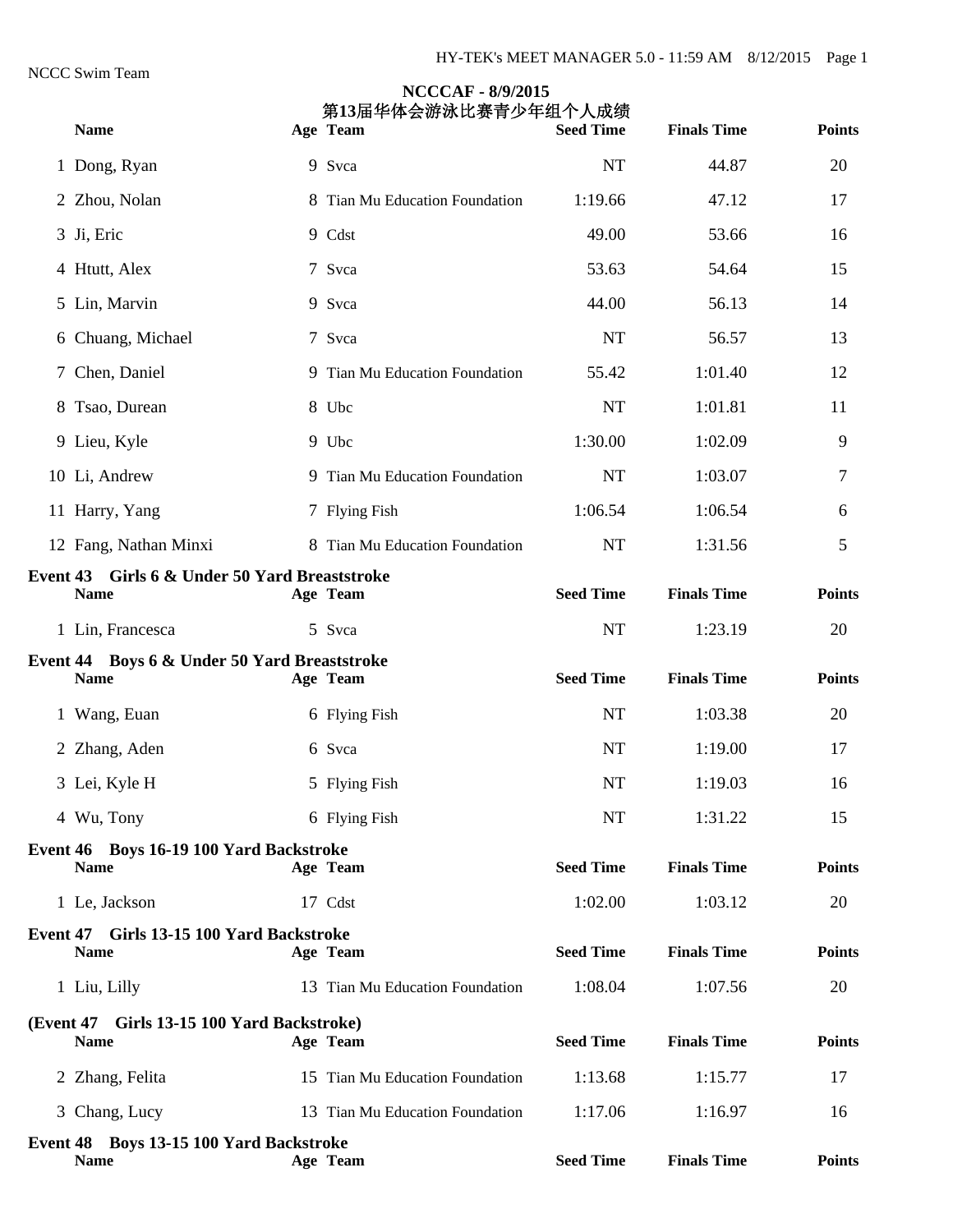|                                                        | <b>NCCCAF - 8/9/2015</b><br>第13届华体会游泳比赛青少年组个人成绩 |                  |                    |               |
|--------------------------------------------------------|-------------------------------------------------|------------------|--------------------|---------------|
| 1 Yang, Jerryz                                         | 13 Svca                                         | 1:13.14          | 1:08.44            | 20            |
| 2 Ye, Jonathan                                         | 13 Tian Mu Education Foundation                 | <b>NT</b>        | 1:10.97            | 17            |
| 3 Zhu, Alexander                                       | 14 Svca                                         | <b>NT</b>        | 1:11.90            | 16            |
| 4 Chen, David                                          | 13 Tian Mu Education Foundation                 | 1:15.09          | 1:12.75            | 15            |
| Event 49 Girls 10-12 50 Yard Backstroke<br><b>Name</b> | Age Team                                        | <b>Seed Time</b> | <b>Finals Time</b> | <b>Points</b> |
|                                                        |                                                 |                  |                    |               |
| 1 Htutt, Lulu                                          | 11 Svca                                         | 38.60            | 35.40              | 20            |
| 2 Wen, Annie                                           | 12 Svca                                         | 41.00            | 36.06              | 17            |
| 3 Wang, Crystal                                        | 11 Svca                                         | 38.00            | 38.28              | 16            |
| 4 Lei, Fiona                                           | 10 Calphin                                      | <b>NT</b>        | 41.53              | 15            |
| 5 Zang, Jessica                                        | 10 Svca                                         | 42.54            | 42.22              | 14            |
| 6 Xiong, Alisha                                        | 11 Svca                                         | 38.96            | 42.25              | 13            |
| 7 zhu, Lucy                                            | 11 Svca                                         | 43.12            | 43.22              | 12            |
| 8 Lee, Joey                                            | 12 Cdst                                         | 45.88            | 43.59              | 11            |
| 9 Chun, Sarah                                          | 11 Flying Fish                                  | 42.75            | 43.96              | 9             |
| 10 Kuang, Abigail                                      | 10 Svca                                         | 44.82            | 44.84              | 7             |
| 11 Mohankomar, Sruti                                   | 12 Cdst                                         | <b>NT</b>        | 44.90              |               |
| 12 Huang, Crystal                                      | 11 Calphin                                      | 45.40            | 45.69              | 6             |
| 13 Zhang, Megan                                        | 10 Cdst                                         | NT               | 45.75              | 5             |
| 14 Wang, Sascha                                        | 10 Flying Fish                                  | 42.00            | 47.59              | 4             |
| 15 Wu, Annie                                           | 10 Flying Fish                                  | <b>NT</b>        | 48.09              | 3             |
| 16 Zhu, Megan                                          | 10 Svca                                         | NT               | 52.22              | 2             |
| Event 50 Boys 10-12 50 Yard Backstroke<br><b>Name</b>  | Age Team                                        | <b>Seed Time</b> | <b>Finals Time</b> | <b>Points</b> |
| 1 Pei, Jonathan                                        | 12 Tian Mu Education Foundation                 | 33.00            | 31.53              | 20            |
| 2 Zhang, Kevin K                                       | 12 Svca                                         | 32.84            | 31.59              | 17            |
| 3 Wang, Ethan                                          | 10 Svca                                         | 34.96            | 36.34              | 16            |
| 4 Yuan, Kevin                                          | 10 Svca                                         | 42.70            | 36.43              | 15            |
| 5 Wang, Justin                                         | 12 Svca                                         | 34.86            | 36.44              | 14            |
| 6 Li, Jason                                            | 11 Tian Mu Education Foundation                 | 36.22            | 37.70              | 13            |
| 7 liu, Derik                                           | 11 Tian Mu Education Foundation                 | 38.81            | 38.84              | 12            |
| 8 Xu, Aaron                                            | 11 Svca                                         | NT               | 39.12              | 11            |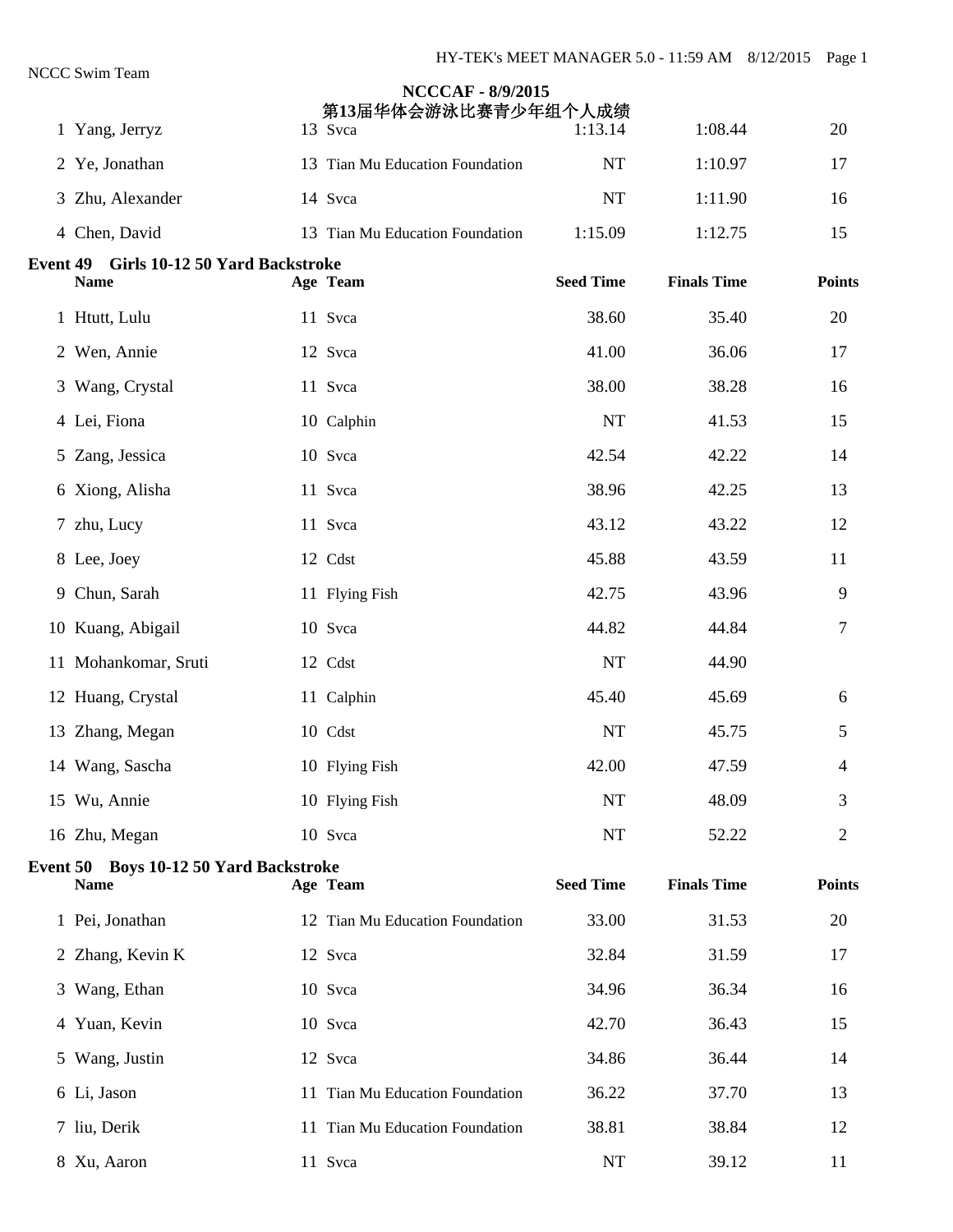| 9 Liu, Andy                                            | <b>NCCCAF - 8/9/2015</b><br>第13届华体会游泳比赛青少年组个人成绩<br>11 Svca | 42.73            | 40.40              | 9              |
|--------------------------------------------------------|------------------------------------------------------------|------------------|--------------------|----------------|
| 10 Angell, Tyler                                       | 10 Flying Fish                                             | 38.31            | 40.62              | 7              |
| 11 Wei, William                                        | 12 Tian Mu Education Foundation                            | <b>NT</b>        | 43.97              | 6              |
| 12 Tsao, Kevin                                         | 10 Ubc                                                     | <b>NT</b>        | 47.31              | 5              |
| 13 Huang, Eric                                         | 11 Ubc                                                     | <b>NT</b>        | 48.56              | $\overline{4}$ |
| 14 Lee, Elton                                          | 10 Cdst                                                    | 55.62            | 49.28              | 3              |
| --- Bhaumik, Anamitira                                 | 11 Cdst                                                    | <b>NT</b>        | DQ                 |                |
| --- Lin, Edward                                        | 10 Flying Fish                                             | 58.00            | DQ                 |                |
| Event 51 Girls 7-9 50 Yard Backstroke<br><b>Name</b>   | Age Team                                                   | <b>Seed Time</b> | <b>Finals Time</b> | <b>Points</b>  |
| 1 luu, Kayle                                           | 9 Unattached                                               | 42.00            | 40.19              | 20             |
| 2 Yuan, Amelia                                         | 7 Svca                                                     | 44.61            | 46.78              | 17             |
| 3 Mak, Natalie                                         | 7 Svca                                                     | NT               | 46.97              | 16             |
| (Event 51 Girls 7-9 50 Yard Backstroke)<br><b>Name</b> | Age Team                                                   | <b>Seed Time</b> | <b>Finals Time</b> | <b>Points</b>  |
| 4 Li, Katherine                                        | 9 Unattached                                               | 59.00            | 47.10              | 15             |
| 5 Cheung, Madeline                                     | 8 Svca                                                     | 52.67            | 49.75              | 14             |
| 6 Lan, Aglaia                                          | 8 Flying Fish                                              | <b>NT</b>        | 51.37              | 13             |
| 7 Chang, Jocelyn                                       | 7 Svca                                                     | 1:10.49          | 51.38              | 12             |
| 8 Hu, Ashley                                           | 8 Svca                                                     | 55.42            | 51.53              | 11             |
| 9 Chu, Annika                                          | 7 Svca                                                     | 45.63            | 52.34              | 9              |
| 10 Zhu, Kristy                                         | 8 Svca                                                     | 49.31            | 54.38              | 7              |
| 11 Lin, Crystal                                        | 7 Tian Mu Education Foundation                             | <b>NT</b>        | 55.54              | 6              |
| 12 Wang, Ingrid                                        | 8 Beida Zhonglian                                          | NT               | 55.88              | 5              |
| 13 Wang, Alicia                                        | 7 Cdst                                                     | NT               | 56.31              | 4              |
| 14 Li, Sherry                                          | 8 Flying Fish                                              | 1:11.93          | 56.47              | 3              |
| 15 Lopez, Janicka                                      | 8 Unattached                                               | 1:06.00          | 58.72              | $\overline{c}$ |
| 16 Dmvpar, Kavya                                       | 9 Cdst                                                     | NT               | 1:00.97            | 1              |
| 17 Zhu, Olivia                                         | 7 Flying Fish                                              | $\rm{NT}$        | 1:02.19            |                |
| 18 Haik, Sierra                                        | 7 Flying Fish                                              | 1:15.00          | 1:02.77            |                |
| 19 Zhang, Anna                                         | 8 Flying Fish                                              | $\rm{NT}$        | 1:03.88            |                |
| 20 Koo, Katherine                                      | 8 Tian Mu Education Foundation                             | 1:23.00          | 1:05.25            |                |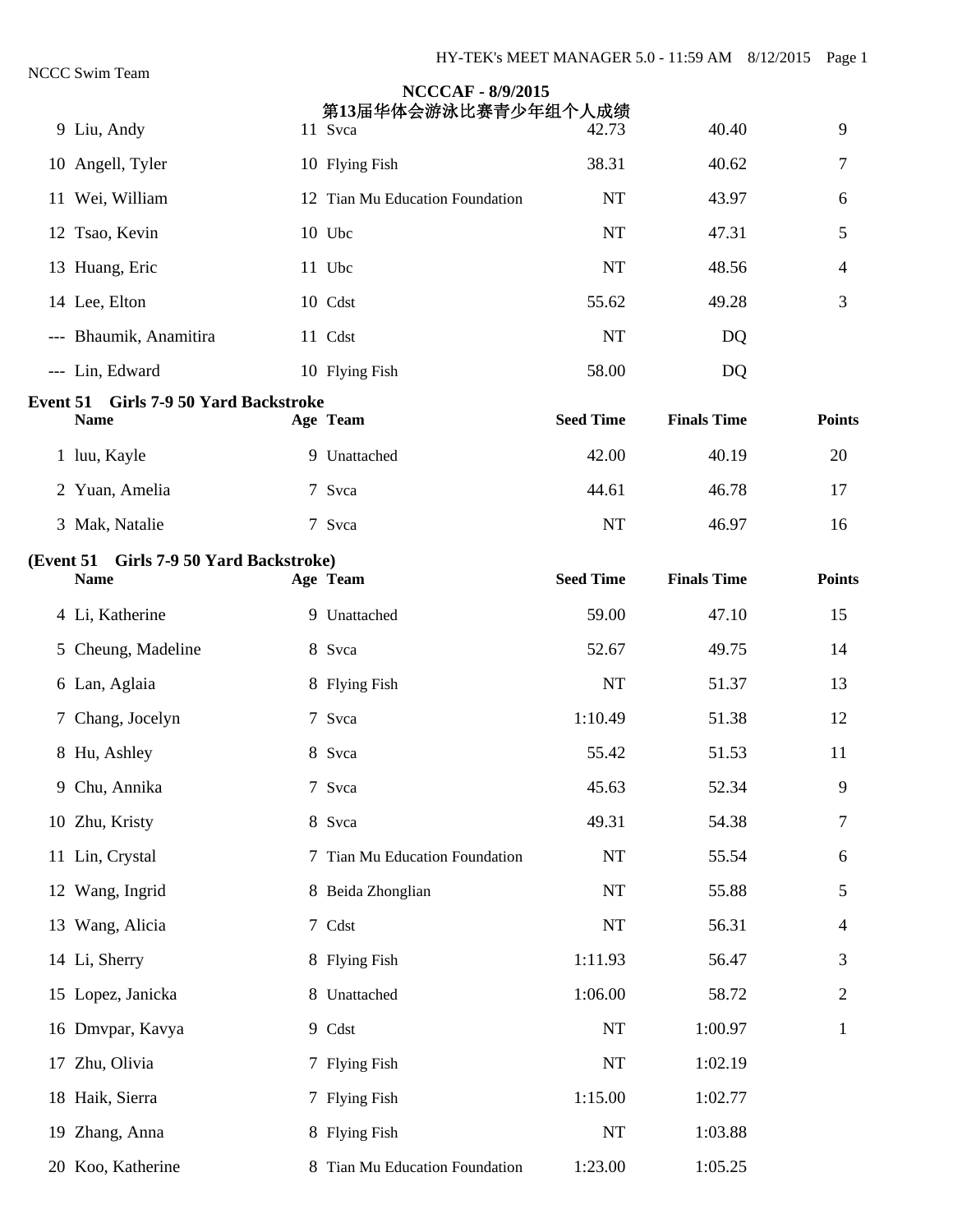|                                                               | <b>NCCCAF - 8/9/2015</b><br>第13届华体会游泳比赛青少年组个人成绩 |                  |                    |               |
|---------------------------------------------------------------|-------------------------------------------------|------------------|--------------------|---------------|
| 21 Mao, Julia                                                 | 8 Tian Mu Education Foundation                  | NT               | 1:05.85            |               |
| 22 Xu, Zoe                                                    | 7 Tian Mu Education Foundation                  | <b>NT</b>        | 1:08.79            |               |
| 23 Jackson, Avery                                             | 7 Unattached                                    | <b>NT</b>        | 1:15.97            |               |
| --- Lin, Crystal                                              | 7 Flying Fish                                   | <b>NT</b>        | DQ                 |               |
| --- Aguilar, Amiya                                            | 9 Flying Fish                                   | 2:17.00          | DQ                 |               |
| <b>Event 52 Boys 7-9 50 Yard Backstroke</b><br><b>Name</b>    | Age Team                                        | <b>Seed Time</b> | <b>Finals Time</b> | <b>Points</b> |
| 1 Wolfgang, Edholm                                            | 9 Flying Fish                                   | 41.00            | 40.12              | 20            |
| 2 Zhou, Nolan                                                 | 8 Tian Mu Education Foundation                  | 46.80            | 40.50              | 17            |
| 3 Dong, Ryan                                                  | 9 Svca                                          | <b>NT</b>        | 41.28              | 16            |
| 4 Ji, Eric                                                    | 9 Cdst                                          | 44.00            | 46.06              | 15            |
| 5 Chen, Daniel                                                | 9 Tian Mu Education Foundation                  | 50.45            | 50.33              | 14            |
| 6 Lin, Marvin                                                 | 9 Svca                                          | 45.00            | 55.84              | 13            |
| 7 Zhang, Nicholas                                             | 8 Cdst                                          | <b>NT</b>        | 57.03              | 12            |
| 8 Tang, Joshua                                                | 8 Flying Fish                                   | <b>NT</b>        | 57.47              | 11            |
| 9 Chuang, Michael                                             | 7 Svca                                          | <b>NT</b>        | 58.47              | 9             |
| 10 Htutt, Alex                                                | 7 Svca                                          | 56.21            | 59.30              | 7             |
| 11 Lieu, Kyle                                                 | 9 Ubc                                           | 1:00.00          | 1:01.28            | 6             |
| 12 Li, Andrew                                                 | 9 Tian Mu Education Foundation                  | <b>NT</b>        | 1:03.56            | 5             |
| 13 Harry, Yang                                                | 7 Flying Fish                                   | 1:10.00          | 1:07.50            | 4             |
| <b>Event 54 Boys 16-19 100 Yard Butterfly</b><br><b>Name</b>  | Age Team                                        | <b>Seed Time</b> | <b>Finals Time</b> | <b>Points</b> |
| 1 Luo, Andrew                                                 | 17 Cdst                                         | <b>NT</b>        | 54.75              | 20            |
| 2 Aki, Dan                                                    | 19 Cdst                                         | 53.00            | 55.34              | 17            |
| 3 Le, Jackson                                                 | 17 Cdst                                         | 59.00            | 1:03.56            | 16            |
| <b>Event 55 Girls 13-15 100 Yard Butterfly</b><br><b>Name</b> | Age Team                                        | <b>Seed Time</b> | <b>Finals Time</b> | <b>Points</b> |
| 1 Zhang, Felita                                               | 15 Tian Mu Education Foundation                 | 1:10.72          | 1:14.32            | 20            |
| 2 Zhang, Alicia                                               | 15 Tian Mu Education Foundation                 | 1:14.98          | 1:16.47            | 17            |
| 3 Xiong, Alisha(13)                                           | 13 Svca                                         | 1:20.29          | 1:22.19            | 16            |
| 4 Wang, Crystal(13)                                           | 13 Svca                                         | 1:20.30          | 1:25.66            | 15            |
|                                                               |                                                 |                  |                    |               |

#### **Event 56 Boys 13-15 100 Yard Butterfly**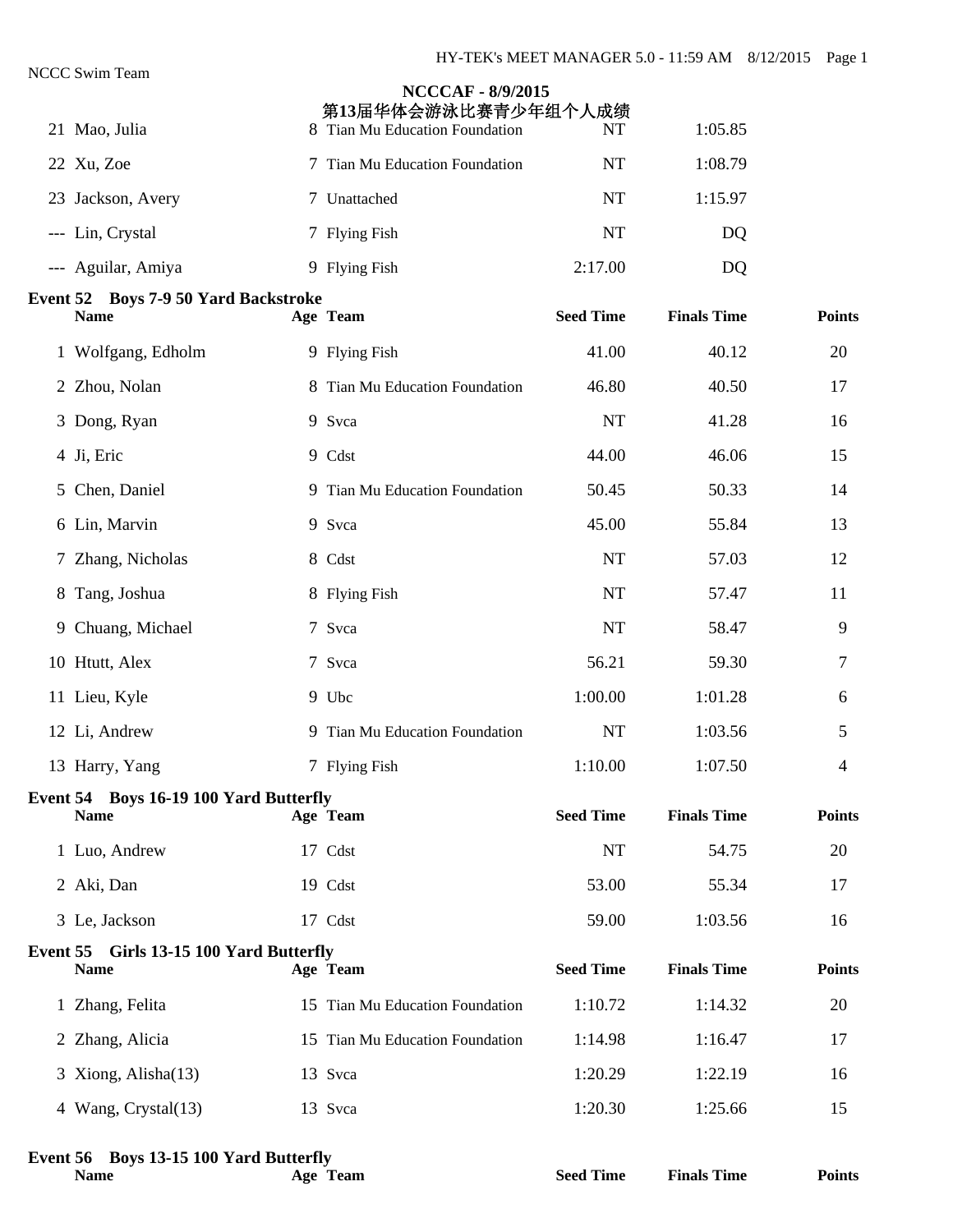| 1 Yang, Jerryz                                        | <b>NCCCAF - 8/9/2015</b><br>第13届华体会游泳比赛青少年组个人成绩<br>13 Svca | 59.13            | 1:05.78            | 20            |
|-------------------------------------------------------|------------------------------------------------------------|------------------|--------------------|---------------|
| 2 Chen, David                                         | 13 Tian Mu Education Foundation                            | 1:30.99          | 1:14.00            | 17            |
| 3 Wang, Ethan (13)                                    | 13 Svca                                                    | 1:16.39          | 1:14.47            | 16            |
| <b>Event 58 Boys 16-19 200 Yard IM</b><br><b>Name</b> | Age Team                                                   | <b>Seed Time</b> | <b>Finals Time</b> | <b>Points</b> |
| 1 Aki, Dan                                            | 19 Cdst                                                    | 2:08.00          | 2:14.85            | 20            |
| 2 Luo, Andrew                                         | 17 Cdst                                                    | NT               | 2:15.56            | 17            |
| 3 Le, Jackson                                         | 17 Cdst                                                    | <b>NT</b>        | 2:28.81            | 16            |
| Event 59 Girls 13-15 200 Yard IM<br><b>Name</b>       | Age Team                                                   | <b>Seed Time</b> | <b>Finals Time</b> | <b>Points</b> |
| 1 Liu, Lilly                                          | 13 Tian Mu Education Foundation                            | 2:21.14          | 2:23.88            | 20            |
| 2 Yang, Erika                                         | 15 Tian Mu Education Foundation                            | <b>NT</b>        | 2:24.72            | 17            |
| 3 Chang, Lucy                                         | 13 Tian Mu Education Foundation                            | 3:09.73          | 2:45.97            | 16            |
| Event 60 Boys 13-15 200 Yard IM<br><b>Name</b>        | Age Team                                                   | <b>Seed Time</b> | <b>Finals Time</b> | <b>Points</b> |
| 1 Yang, Jerryz                                        | 13 Svca                                                    | 2:06.59          | 2:25.56            | 20            |
| 2 Zhu, Alexander                                      | 14 Svca                                                    | <b>NT</b>        | 2:35.15            | 17            |
| 3 Zhou, Jasper                                        | 15 Svca                                                    | 2:50.00          | 2:40.25            | 16            |
| Event 61 Girls 10-12 100 Yard IM<br><b>Name</b>       | Age Team                                                   | <b>Seed Time</b> | <b>Finals Time</b> | <b>Points</b> |
| 1 Htutt, Lulu                                         | 11 Svca                                                    | 1:15.95          | 1:14.07            | 20            |
| 2 Chen, Alyssa                                        | 12 Tian Mu Education Foundation                            | 1:11.68          | 1:16.69            | 17            |
| 3 Lin, Ava                                            | 12 Unattached                                              | 1:30.00          | 1:17.09            | 16            |
| 4 Wen, Annie                                          | 12 Svca                                                    | 1:32.00          | 1:18.66            | 15            |
| 5 Wang, Crystal                                       | 11 Svca                                                    | 1:11.20          | 1:19.38            | 14            |
| 6 Wang, Sascha                                        | 10 Flying Fish                                             | 1:21.00          | 1:23.91            | 13            |
| 7 Xiong, Alisha                                       | 11 Svca                                                    | 1:16.56          | 1:25.57            | 12            |
| 8 Zang, Jessica                                       | 10 Svca                                                    | 1:27.97          | 1:26.29            | 11            |
| 9 zhu, Lucy                                           | 11 Svca                                                    | 1:27.64          | 1:30.94            | 9             |
| 10 Lei, Fiona                                         | 10 Calphin                                                 | NT               | 1:32.60            | 7             |
| 11 Kuang, Abigail                                     | 10 Svca                                                    | 1:37.52          | 1:36.47            | 6             |
| 12 Huang, Crystal                                     | 11 Calphin                                                 | 1:35.19          | 1:39.37            | 5             |
| 13 Zhang, Jenny                                       | 10 Svca                                                    | NT               | 1:44.69            | 4             |
| 14 Zheng, Sara                                        | 11 Usf Masters                                             | $\rm{NT}$        | 2:27.88            | 3             |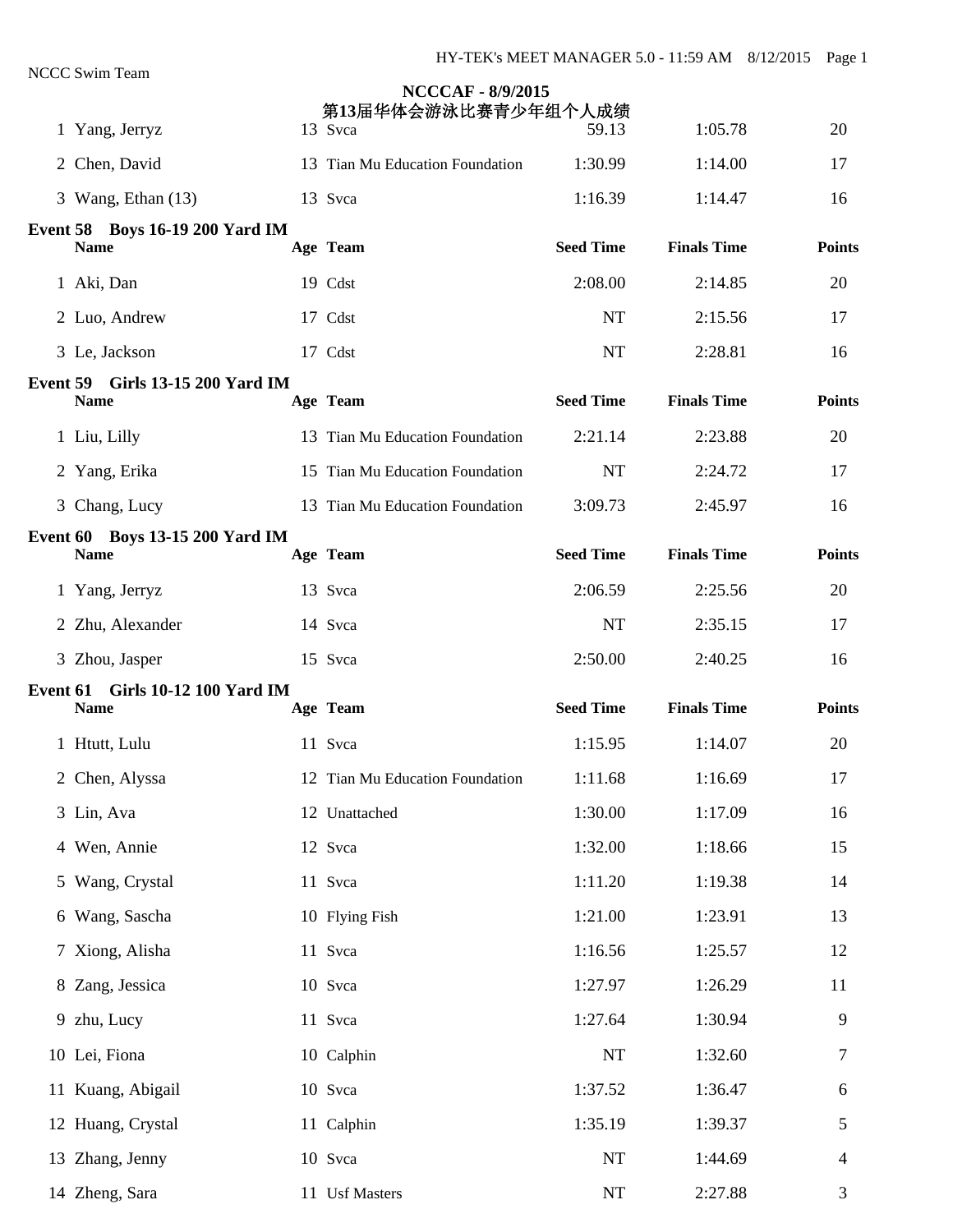#### **Event 62 Boys 10-12 100 Yard IM**

| <b>Name</b>                                      | Age Team                        | <b>Seed Time</b> | <b>Finals Time</b> | <b>Points</b>  |
|--------------------------------------------------|---------------------------------|------------------|--------------------|----------------|
| 1 Zhang, Kevin K                                 | 12 Svca                         | 1:08.73          | 1:08.09            | 20             |
| 2 Ren, Juntao                                    | 12 Tian Mu Education Foundation | 1:12.87          | 1:10.09            | 17             |
| 3 Pei, Jonathan                                  | 12 Tian Mu Education Foundation | 1:15.00          | 1:11.44            | 16             |
| 4 Xu, Ryan                                       | 12 Svca                         | <b>NT</b>        | 1:13.45            | 15             |
| 5 Li, Jason                                      | 11 Tian Mu Education Foundation | NT               | 1:14.71            | 14             |
| 6 Wang, Ethan                                    | 10 Svca                         | <b>NT</b>        | 1:15.03            | 13             |
| 7 Wang, Justin                                   | 12 Svca                         | 1:20.25          | 1:15.57            | 12             |
| 8 Yuan, Kevin                                    | 10 Svca                         | <b>NT</b>        | 1:18.09            | 11             |
| 9 liu, Derik                                     | 11 Tian Mu Education Foundation | 1:20.53          | 1:22.87            | 9              |
| 10 Yan, Anthony                                  | 12 Unattached                   | 1:32.00          | 1:25.60            | 7              |
| 11 luu, Nathan                                   | 10 Unattached                   | 1:40.00          | 1:25.94            | 6              |
| (Event 62 Boys 10-12 100 Yard IM)<br><b>Name</b> | Age Team                        | <b>Seed Time</b> | <b>Finals Time</b> | <b>Points</b>  |
| 12 Xu, Aaron                                     | 11 Svca                         | NT               | 1:25.96            | 5              |
| 13 Angell, Tyler                                 | 10 Flying Fish                  | 1:28.27          | 1:30.19            | $\overline{4}$ |
| 14 Liu, Andy                                     | 11 Svca                         | 1:28.00          | 1:30.44            | 3              |
| 15 Wei, William                                  | 12 Tian Mu Education Foundation | NT               | 1:32.16            | $\overline{2}$ |
| 16 Chen, Michael                                 | 12 Calphin                      | 59.00            | 1:35.28            | $\mathbf{1}$   |
| 17 Tsao, Kevin                                   | 10 Ubc                          | <b>NT</b>        | 1:35.69            |                |
| 18 Huang, Eric                                   | 11 Ubc                          | <b>NT</b>        | 1:42.88            |                |
| 19 Chen, Evan                                    | 10 Tian Mu Education Foundation | NT               | 1:44.43            |                |
| Event 63 Girls 7-9 100 Yard IM<br><b>Name</b>    | Age Team                        | <b>Seed Time</b> | <b>Finals Time</b> | <b>Points</b>  |
|                                                  |                                 |                  |                    |                |
| 1 luu, Kayle                                     | 9 Unattached                    | 1:25.00          | 1:26.16            | 20             |
| 2 Lin, Ella                                      | 9 Unattached                    | 1:30.00          | 1:33.16            | 17             |
| 3 Mak, Natalie                                   | 7 Svca                          | <b>NT</b>        | 1:33.25            | 16             |
| 4 Chu, Annika                                    | 7 Svca                          | 1:45.44          | 1:39.19            | 15             |
| 5 Li, Katherine                                  | 9 Unattached                    | 2:40.00          | 1:40.75            | 14             |
| 6 Cheung, Madeline                               | 8 Svca                          | 1:42.00          | 1:41.54            | 13             |
| 7 Yuan, Amelia                                   | 7 Svca                          | 1:42.79          | 1:43.97            | 12             |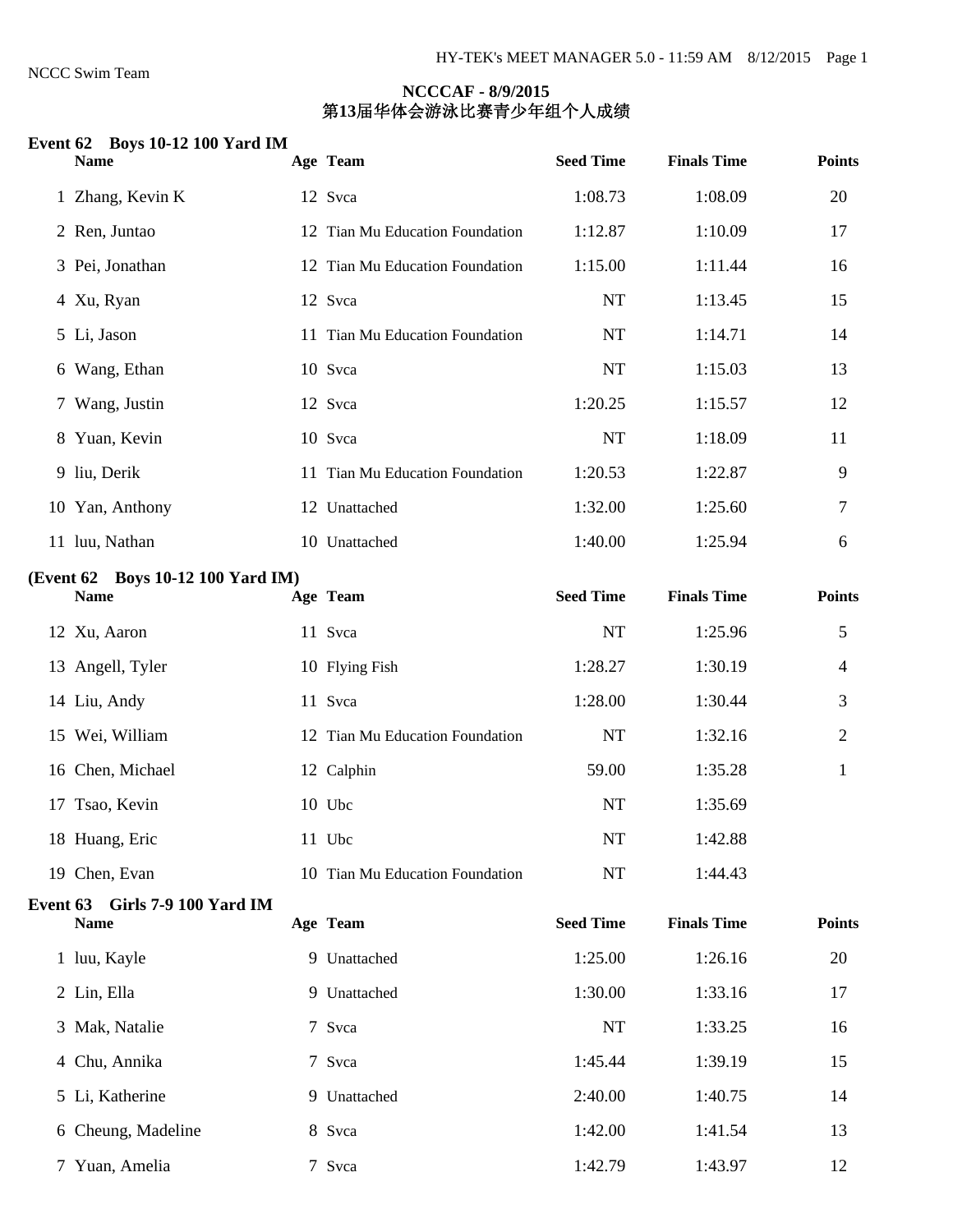| ССС Эмші теаш                                               |                                | <b>NCCCAF - 8/9/2015</b><br>第13届华体会游泳比赛青少年组个人成绩 |                    |               |
|-------------------------------------------------------------|--------------------------------|-------------------------------------------------|--------------------|---------------|
| 8 Lan, Aglaia                                               | 8 Flying Fish                  | NT                                              | 1:47.00            | 11            |
| 9 Hu, Ashley                                                | 8 Svca                         | 2:02.53                                         | 1:52.06            | 9             |
| Event 64 Boys 7-9 100 Yard IM<br><b>Name</b>                | Age Team                       | <b>Seed Time</b>                                | <b>Finals Time</b> | <b>Points</b> |
| 1 Zhou, Nolan                                               | 8 Tian Mu Education Foundation | 35.70                                           | 1:25.47            | 20            |
| 2 Wolfgang, Edholm                                          | 9 Flying Fish                  | <b>NT</b>                                       | 1:33.21            | 17            |
| 3 Ji, Eric                                                  | 9 Cdst                         | <b>NT</b>                                       | 1:36.65            | 16            |
| 4 Lin, Marvin                                               | 9 Svca                         | 1:52.00                                         | 1:52.62            | 15            |
| 5 Chen, Daniel                                              | 9 Tian Mu Education Foundation | 1:53.02                                         | 1:54.56            | 14            |
| 6 Htutt, Alex                                               | 7 Svca                         | 1:58.27                                         | 2:00.28            | 13            |
| 7 Lieu, Kyle                                                | 9 Ubc                          | 1:45.00                                         | 2:23.91            | 12            |
| Event 66 Boys 6 & Under 100 Yard IM<br><b>Name</b>          | Age Team                       | <b>Seed Time</b>                                | <b>Finals Time</b> | <b>Points</b> |
| 1 Wang, Euan                                                | 6 Flying Fish                  | <b>NT</b>                                       | 2:08.90            | 20            |
| 2 Lieu, Cody                                                | 5 Ubc                          | 2:30.00                                         | 3:05.75            | 17            |
| Event 67 Girls 16-19 50 Yard Freestyle Relay<br><b>Team</b> | <b>Relay</b>                   | <b>Seed Time</b>                                | <b>Finals Time</b> | <b>Points</b> |
| 1 Flying Fish                                               | A                              | <b>NT</b>                                       | 3:01.41            | 40            |
| Event 68 Boys 16-19 50 Yard Freestyle Relay<br><b>Team</b>  | <b>Relay</b>                   | <b>Seed Time</b>                                | <b>Finals Time</b> | <b>Points</b> |
| 1 Cdst                                                      | A                              | <b>NT</b>                                       | 1:42.84            | 40            |
| 2 Flying Fish                                               | $\mathbf{A}$                   | <b>NT</b>                                       | 2:21.69            | 34            |
| Event 69 Girls 13-15 50 Yard Freestyle Relay                |                                |                                                 |                    |               |
| <b>Team</b>                                                 | <b>Relay</b><br>A              | <b>Seed Time</b>                                | <b>Finals Time</b> | <b>Points</b> |
| 1 Tian Mu Education Foundation<br>1) Li, Victoria 13        | 2) Liu, Lilly 13               | <b>NT</b><br>3) Zhang, Felita 15                | 1:53.50            | 40            |
| 2 Svca                                                      | A                              | <b>NT</b>                                       | 1:56.09            | 34            |
| 3 Tian Mu Education Foundation                              | B                              | <b>NT</b>                                       | 2:17.78            | 32            |
| 4 Flying Fish                                               | A                              | <b>NT</b>                                       | 2:53.75            | 30            |
| Event 70 Boys 13-15 50 Yard Freestyle Relay<br><b>Team</b>  | <b>Relay</b>                   | <b>Seed Time</b>                                | <b>Finals Time</b> | <b>Points</b> |
| 1 Svca                                                      | A                              | <b>NT</b>                                       | 1:46.28            | 40            |
| 2 Tian Mu Education Foundation                              | $\mathbf{A}$                   | NT                                              | 1:46.88            | 34            |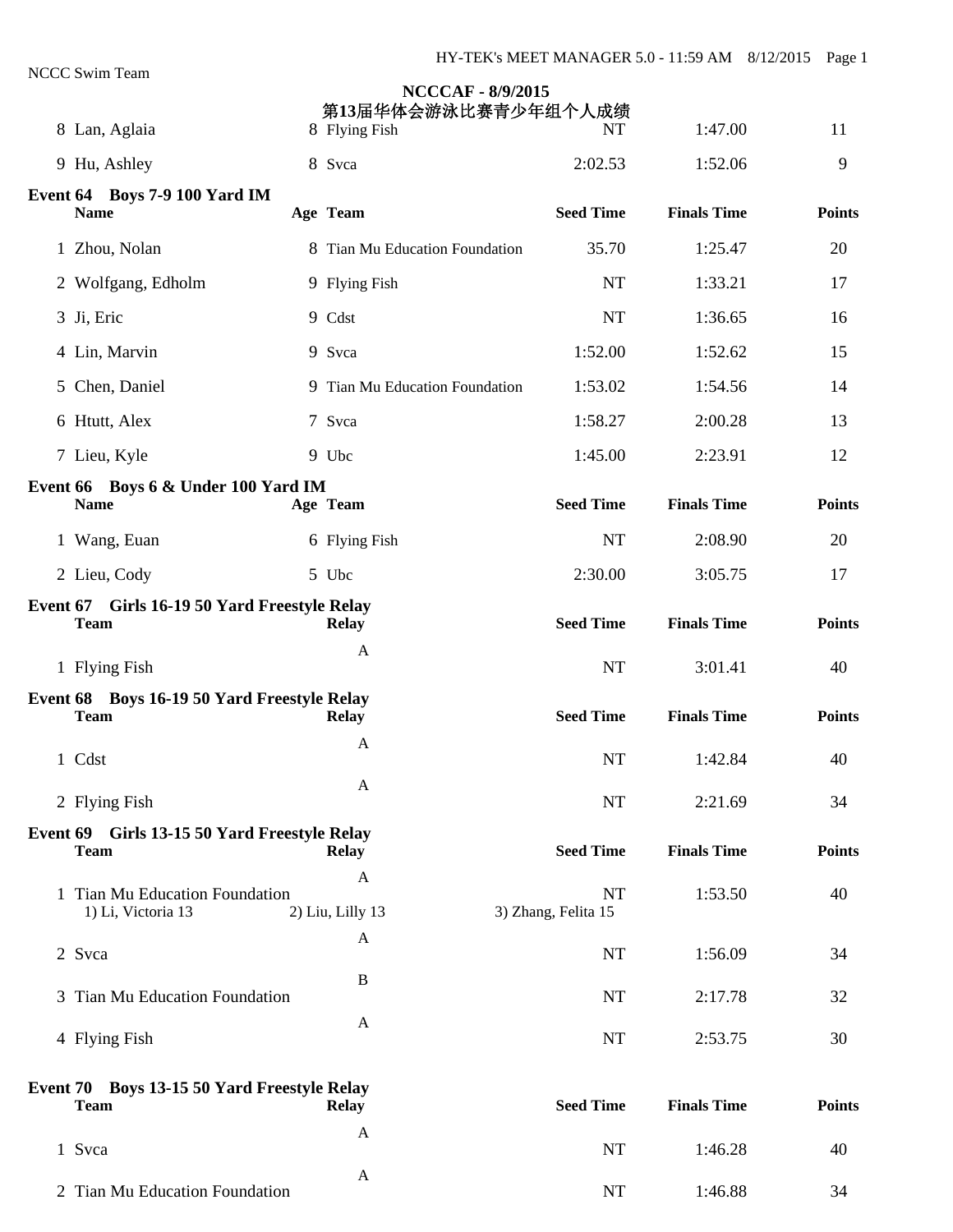|                                                            |                    | <b>NCCCAF - 8/9/2015</b>                  |                              |               |
|------------------------------------------------------------|--------------------|-------------------------------------------|------------------------------|---------------|
| 1) Guo, Rey Furui 13                                       | 2) Chen, David 13  | 第13届华体会游泳比赛青少年组个人成绩<br>3) Ye, Jonathan 13 | 4) Chang, Eric 15            |               |
| Event 71 Girls 10-12 50 Yard Freestyle Relay               |                    |                                           |                              |               |
| <b>Team</b>                                                | <b>Relay</b>       | <b>Seed Time</b>                          | <b>Finals Time</b>           | <b>Points</b> |
| 1 Svca                                                     | A                  | <b>NT</b>                                 | 2:03.37                      | 40            |
|                                                            | $\bf{B}$           |                                           |                              |               |
| 2 Svca                                                     |                    | <b>NT</b>                                 | 2:58.94                      | 34            |
|                                                            | $\mathcal{C}$      |                                           |                              |               |
| --- Svca                                                   |                    | NT                                        | DQ                           |               |
| --- Flying Fish                                            | A                  | <b>NT</b>                                 | DQ                           |               |
|                                                            |                    |                                           |                              |               |
| Event 72 Boys 10-12 50 Yard Freestyle Relay<br><b>Team</b> | <b>Relay</b>       | <b>Seed Time</b>                          | <b>Finals Time</b>           | <b>Points</b> |
| 1 Svca                                                     | A                  | <b>NT</b>                                 | 1:56.28                      | 40            |
|                                                            | $\mathbf{A}$       |                                           |                              |               |
| 2 Tian Mu Education Foundation                             |                    | <b>NT</b>                                 | 1:57.50                      | 34            |
| 1) Koo, Alexander 11                                       | 2) Li, Jason 11    | 3) liu, Derik 11                          | 4) Wei, William 12           |               |
| 3 Flying Fish                                              | $\mathbf{A}$       | <b>NT</b>                                 | 2:24.25                      | 32            |
|                                                            | $\, {\bf B}$       |                                           |                              |               |
| 4 Svca                                                     |                    | <b>NT</b>                                 | 2:29.21                      | 30            |
|                                                            | A                  |                                           |                              |               |
| 5 Troop606                                                 |                    | NT                                        | 2:37.54                      | 28            |
| --- Cdst                                                   | A                  | NT                                        | DQ                           |               |
| Event 73 Girls 7-9 50 Yard Freestyle Relay                 |                    |                                           |                              |               |
| <b>Team</b>                                                | <b>Relay</b>       | <b>Seed Time</b>                          | <b>Finals Time</b>           | <b>Points</b> |
|                                                            | A                  |                                           |                              |               |
| 1 Tian Mu Education Foundation                             |                    | <b>NT</b>                                 | 2:26.22                      | 40            |
| 2 Svca                                                     | $\, {\bf B}$       | NT                                        | 2:30.43                      | 34            |
|                                                            | $\mathbf{A}$       |                                           |                              |               |
| 3 Svca                                                     |                    | <b>NT</b>                                 | 2:35.00                      | 32            |
|                                                            | $\mathbf{A}$       |                                           |                              |               |
| 4 Flying Fish<br>1) Feng, Mirabelle 7                      | 2) Zhang, Ashley 7 | <b>NT</b><br>3) Li, Sherry 8              | 2:48.78<br>4) Lin, Crystal 7 | 30            |
|                                                            | $\, {\bf B}$       |                                           |                              |               |
| 5 Flying Fish                                              |                    | NT                                        | 3:46.63                      | 28            |
| Event 74 Boys 7-9 50 Yard Freestyle Relay                  |                    |                                           |                              |               |
| <b>Team</b>                                                | <b>Relay</b>       | <b>Seed Time</b>                          | <b>Finals Time</b>           | <b>Points</b> |
| 1 Svca                                                     | $\mathbf{A}$       | NT                                        | 2:48.96                      | 40            |
|                                                            | $\mathbf{A}$       |                                           |                              |               |
| 2 Tian Mu Education Foundation                             |                    | 1:13.50                                   | 2:55.53                      | 34            |
| 1) Fang, Nathan Minxi 8                                    | 2) Chen, Daniel 9  | 3) Li, Greg 9                             | 4) Li, Andrew 9              |               |
| --- Flying Fish                                            | A                  | NT                                        | DQ                           |               |
| 1) Tam, Andre M 9                                          |                    |                                           |                              |               |

# **Event 76 Boys 6 & Under 50 Yard Freestyle Relay**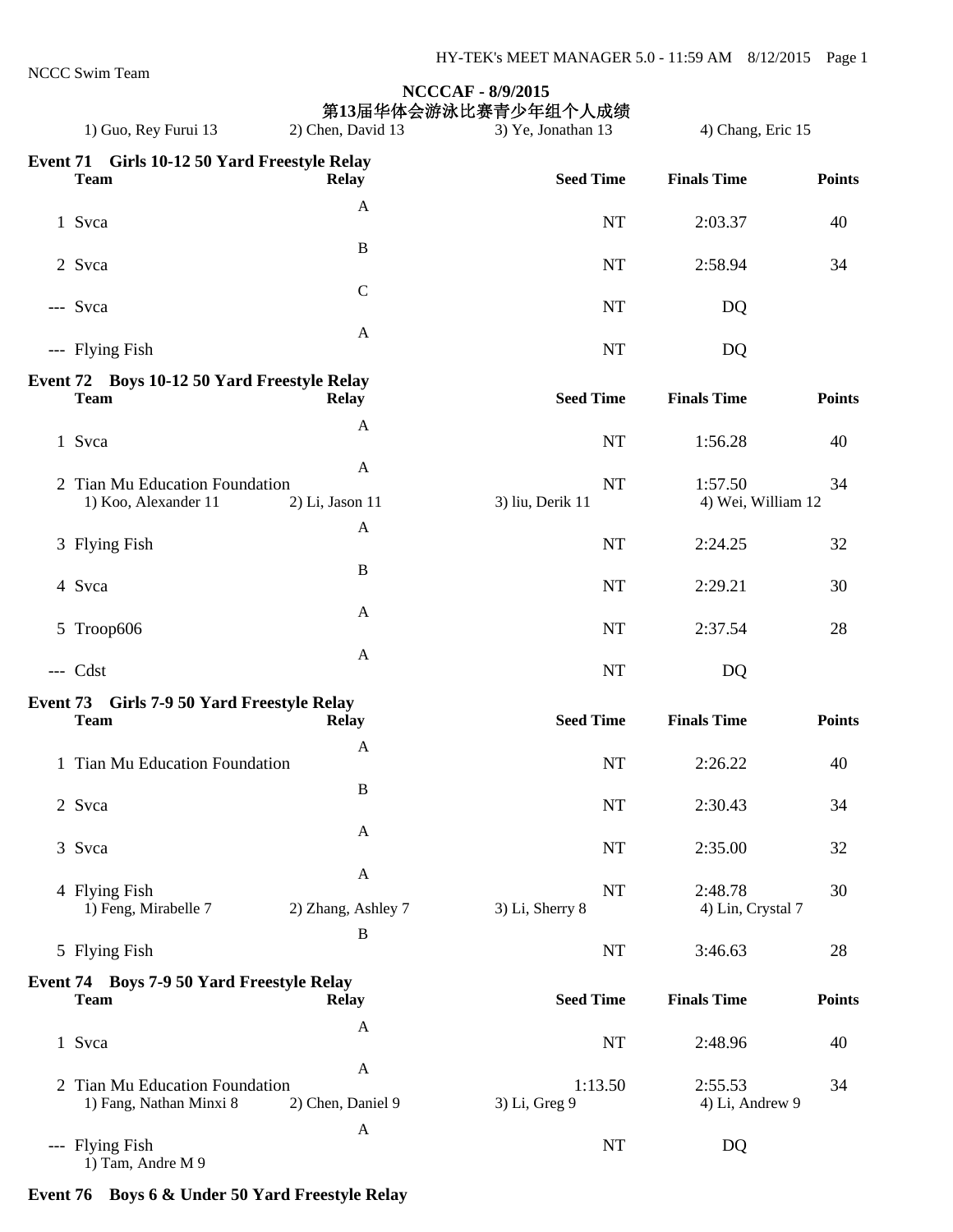NCCC Swim Team

|                                                          |                          | <b>NCCCAF - 8/9/2015</b><br>第13届华体会游泳比赛青少年组个人成绩 |                    |               |
|----------------------------------------------------------|--------------------------|-------------------------------------------------|--------------------|---------------|
| <b>Team</b>                                              | <b>Relay</b>             | <b>Seed Time</b>                                | <b>Finals Time</b> | <b>Points</b> |
| 1 Flying Fish                                            | $\mathbf{A}$             | <b>NT</b>                                       | 4:55.19            | 40            |
| --- Beida Zhonglian                                      | A                        | <b>NT</b>                                       | DQ                 |               |
| Event 77 Girls 16-19 50 Yard Medley Relay<br><b>Team</b> | <b>Relay</b>             | <b>Seed Time</b>                                | <b>Finals Time</b> | <b>Points</b> |
| 1 Flying Fish                                            | A                        | <b>NT</b>                                       | 3:22.75            | 40            |
| Event 78 Boys 16-19 50 Yard Medley Relay<br><b>Team</b>  | <b>Relay</b>             | <b>Seed Time</b>                                | <b>Finals Time</b> | <b>Points</b> |
| 1 Cdst                                                   | A                        | <b>NT</b>                                       | 1:56.93            | 40            |
| --- Flying Fish                                          | A                        | <b>NT</b>                                       | DQ                 |               |
| Event 79 Girls 13-15 50 Yard Medley Relay<br><b>Team</b> | <b>Relay</b>             | <b>Seed Time</b>                                | <b>Finals Time</b> | <b>Points</b> |
| 1 Tian Mu Education Foundation<br>1) Liu, Lilly 13       | A<br>2) Zhang, Felita 15 | <b>NT</b>                                       | 2:08.63            | 40            |
| 2 Svca                                                   | A                        | <b>NT</b>                                       | 2:14.44            | 34            |
| 3 Tian Mu Education Foundation                           | B                        | <b>NT</b>                                       | 2:30.25            | 32            |
| Event 80 Boys 13-15 50 Yard Medley Relay<br><b>Team</b>  | <b>Relay</b>             | <b>Seed Time</b>                                | <b>Finals Time</b> | <b>Points</b> |
| 1 Tian Mu Education Foundation<br>1) Chen, David 13      | A<br>2) Ye, Jonathan 13  | <b>NT</b><br>3) Chang, Eric 15                  | 2:02.00            | 40            |
| 2 Svca                                                   | $\mathbf{A}$             | <b>NT</b>                                       | 2:06.34            | 34            |
| Event 81 Girls 10-12 50 Yard Medley Relay<br><b>Team</b> | <b>Relay</b>             | <b>Seed Time</b>                                | <b>Finals Time</b> | <b>Points</b> |
| 1 Svca                                                   | $\mathbf{A}$             | <b>NT</b>                                       | 2:18.19            | 40            |
| 2 Svca                                                   | $\bf{B}$                 | <b>NT</b>                                       | 2:55.06            | 34            |
| 3 Flying Fish                                            | A                        | NT                                              | 3:20.09            | 32            |
| --- Calphin<br>1) Huang, Crystal 11                      | A                        | NT                                              | DQ                 |               |
| Event 82 Boys 10-12 50 Yard Medley Relay<br><b>Team</b>  | <b>Relay</b>             | <b>Seed Time</b>                                | <b>Finals Time</b> | <b>Points</b> |
| 1 Svca                                                   | A                        | <b>NT</b>                                       | 2:11.71            | 40            |
| 2 Tian Mu Education Foundation                           | $\mathbf{A}$             | $\rm{NT}$                                       | 2:12.88            | 34            |